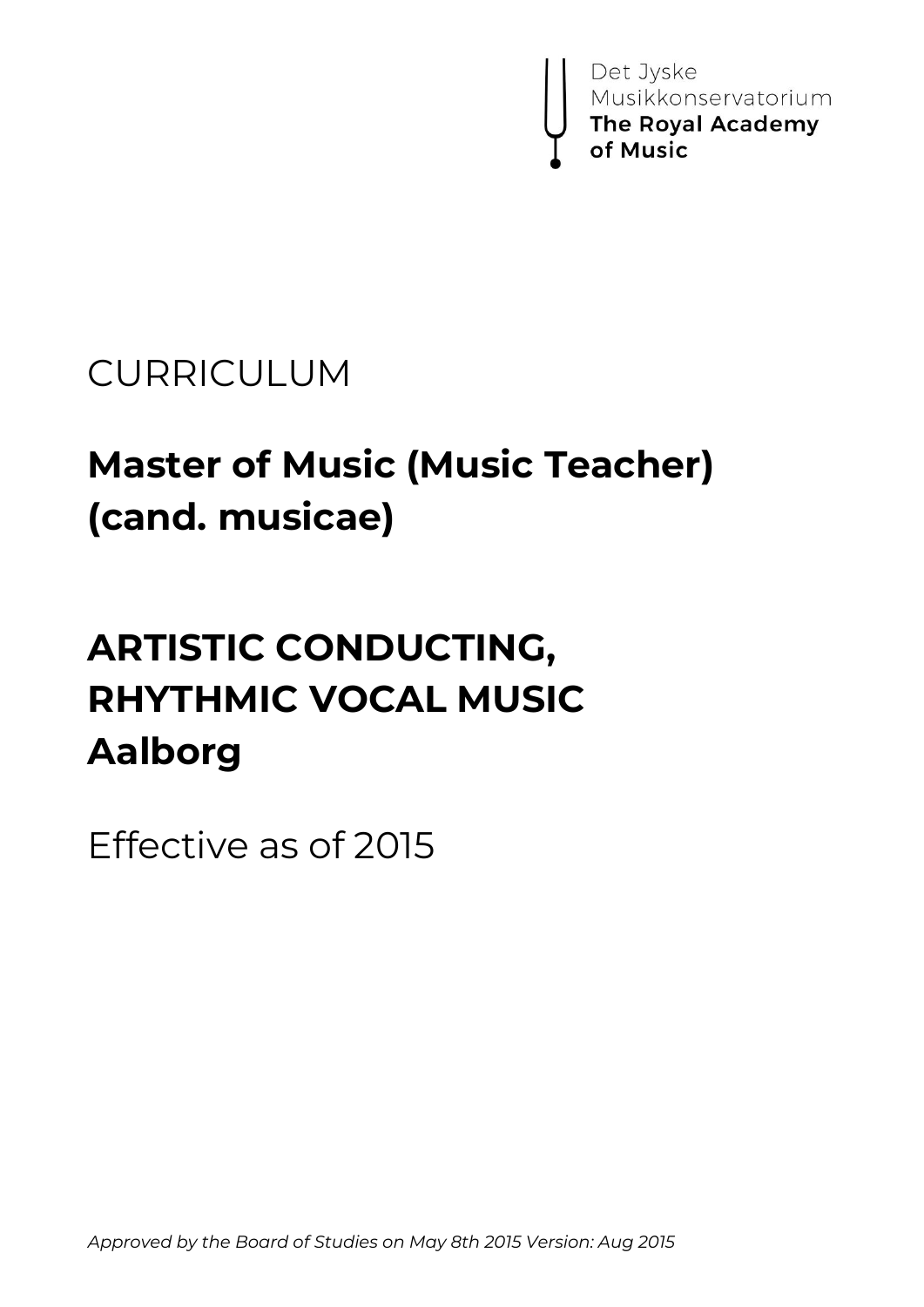I

# **Content**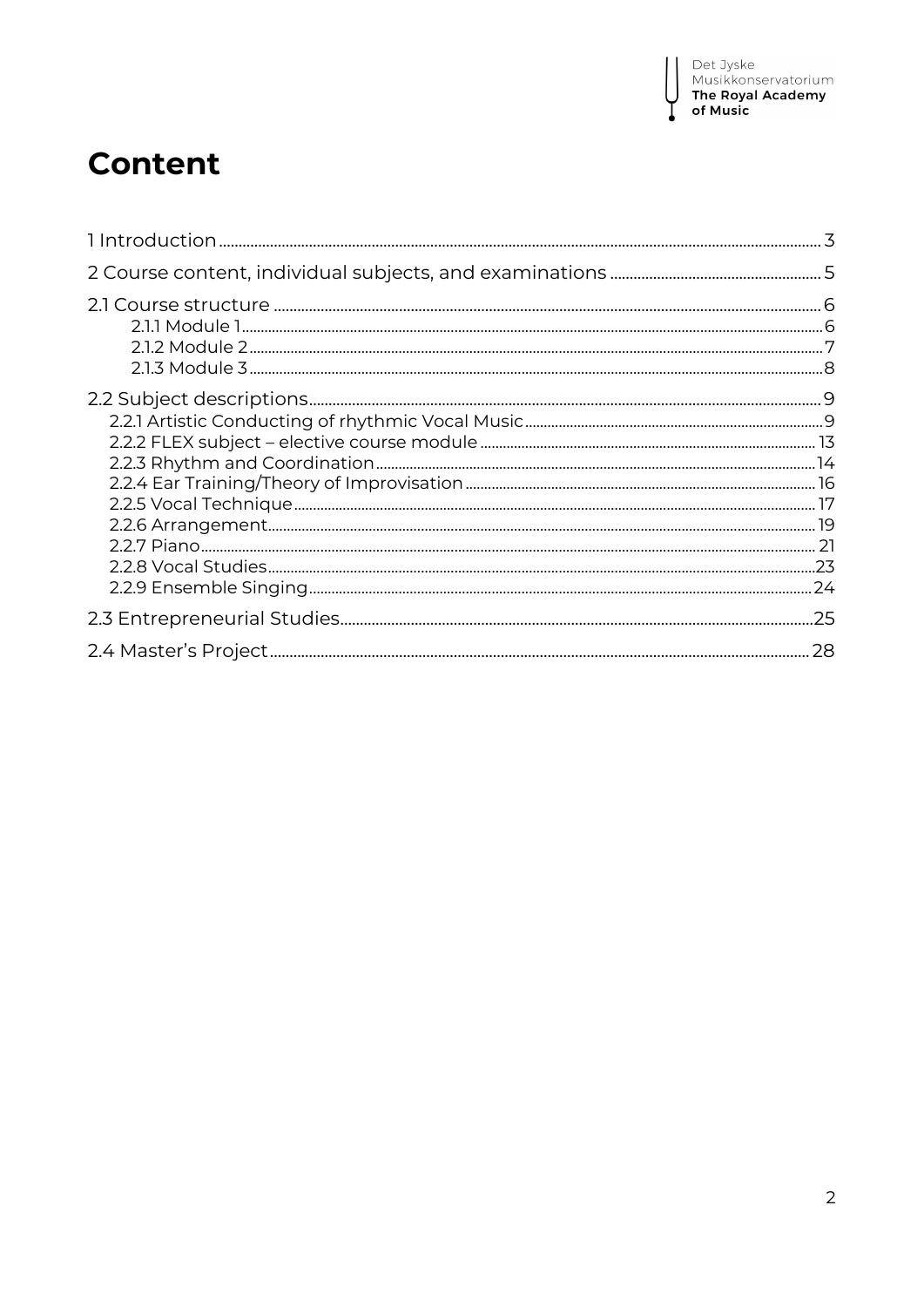# **1 Introduction**

Master of Music (MMus) degree course in artistic conducting of rhythmic vocal music (CVM)**.** The candidate may use the following title: Cand. Musicae/Master of Music.

**The course structure has a constant focus** on the artistic conducting of rhythmic vocal music. In addition, a series of skill-oriented subjects such as Ear Training, Piano and Vocal Studies are taught. All of these contribute to the broad qualifications that a choir conductor must possess. Some of the subjects are concluded after the second and third semesters so that the student may immerse him- or herself more fully in the main subject on the fourth semester. The Entrepreneurial Studies subject is concluded after the 3rd semester and provides the student with relevant tools for administering his/her artistic qualities through e.g. self-management and entrepreneurial skills. The CVM degree course concludes with a student-defined master's project which is based on student interests and needs and also constitutes their specialisation in the field.

## **Credits for the degree course**

120 ECTS points are awarded for the CVM degree course, equivalent to 2 fulltime student working years.

# **Objective of the degree course**

Upon completion of the degree course, the student has developed his/her personal and professional competences as artistic conductor of rhythmic vocal music at a high pedagogical and artistic level.

# **Course structure**

The degree course encompasses three subject areas: Main study area: 81 ECTS Master's project: 30 ECTS Entrepreneurial Studies: 9 ECTS The degree course is organised as a full-time study.

The main study area is divided into three modules. Each module concludes with an examination:

After the 2nd semester: 1st year test of artistic management of vocal music, vocal technique and Rhythm and Coordination

After the 3rd semester: Arrangement and Entrepreneurial Studies After the 4th semester: pedagogical and artistic skills and project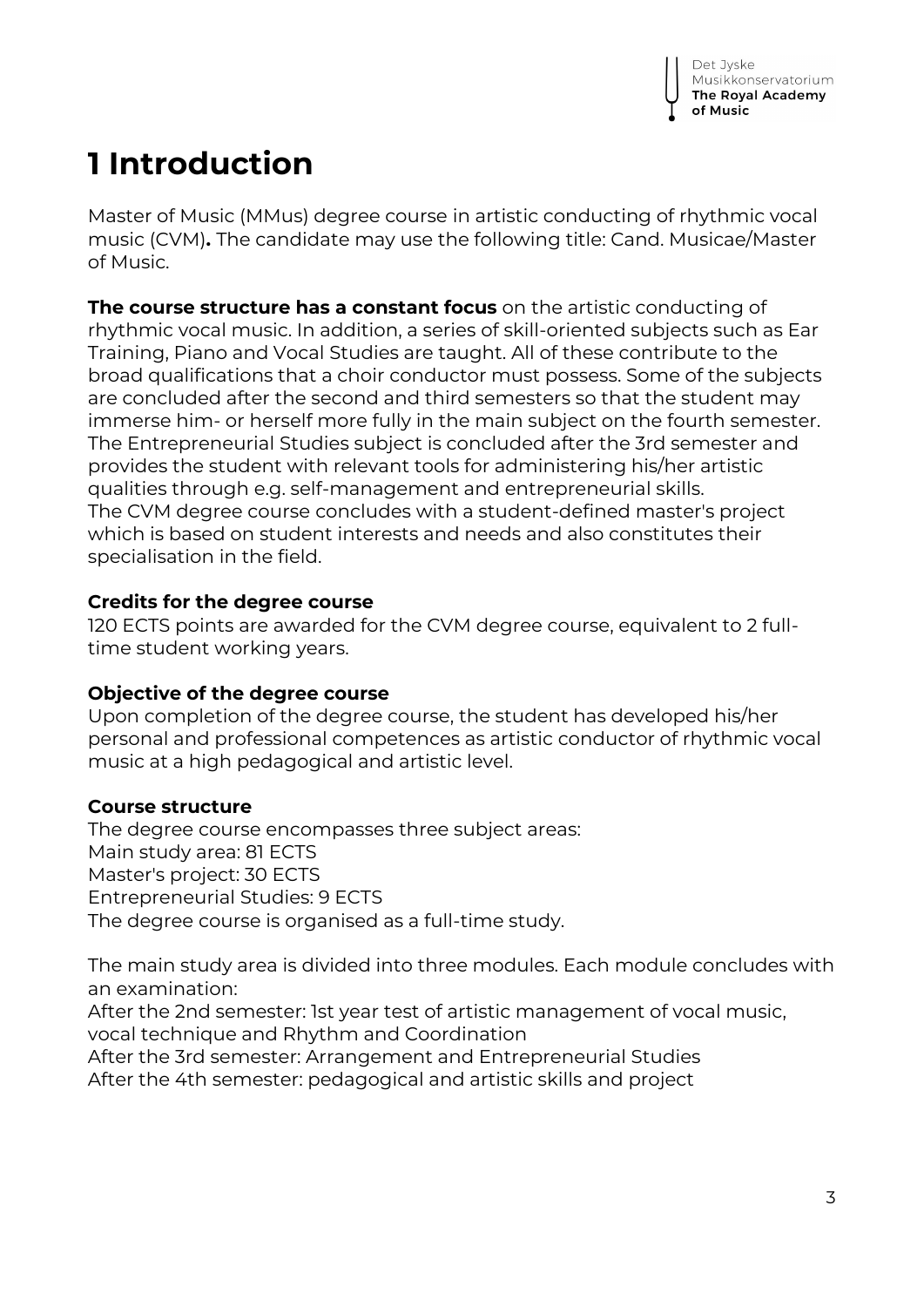

## **Tuition and work formats**

- Weekly class tuition in Aalborg; personal attendance or via the Internet if the student has access to a training class locally
- Campus 3 times per semester in Aalborg
- Training guidance via the Internet based on video recordings of the student's own training class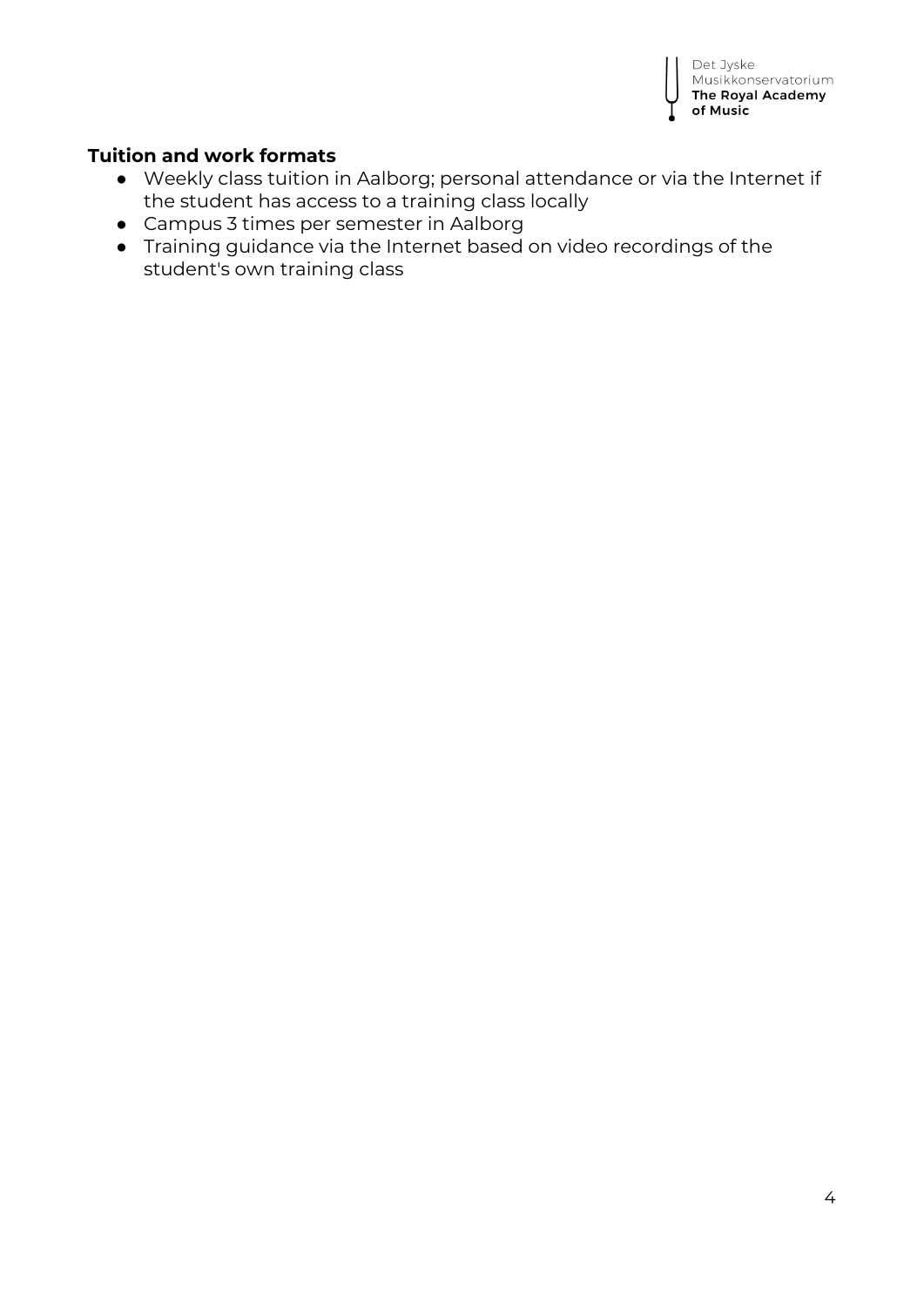# **2 Course content, individual subjects, and examinations**

|                                       | 1st            | 2nd            | 3rd | 4th | <b>Tota</b>             |
|---------------------------------------|----------------|----------------|-----|-----|-------------------------|
| <b>ECTS chart</b>                     | sem            | sem            | sem | sem |                         |
| Main study area                       |                |                |     |     |                         |
| Artistic Conducting of Rhythmic Vocal |                |                |     |     |                         |
| <b>Music</b>                          | 9              | 9              | 5   | 9   | 32                      |
| <b>FLEX</b> subject                   | 2              | $\overline{2}$ |     |     | 6                       |
| Rhythm and Coordination               | 3              | 3              |     |     | 6                       |
| Ear Training/Theory of Improvisation  | $\overline{2}$ | $\overline{2}$ |     |     | 4                       |
| Vocal Technique                       | 2              | $\overline{2}$ |     |     | 4                       |
| Arrangement                           | 3              | 3              | 3   |     | 9                       |
| Piano                                 | 2              | 3              |     | 2   | 8                       |
| <b>Vocal Studies</b>                  | 3              | $\overline{2}$ |     | 3   | 9                       |
| Ensemble Singing                      |                |                |     |     | $\overline{\mathbf{3}}$ |
| <b>Entrepreneurial Studies</b>        | 3              | 3              | 3   |     | 9                       |
| Master's project                      |                |                | 15  | 15  | 30                      |
| Total                                 | 30             | 30             | 30  | 30  | 120                     |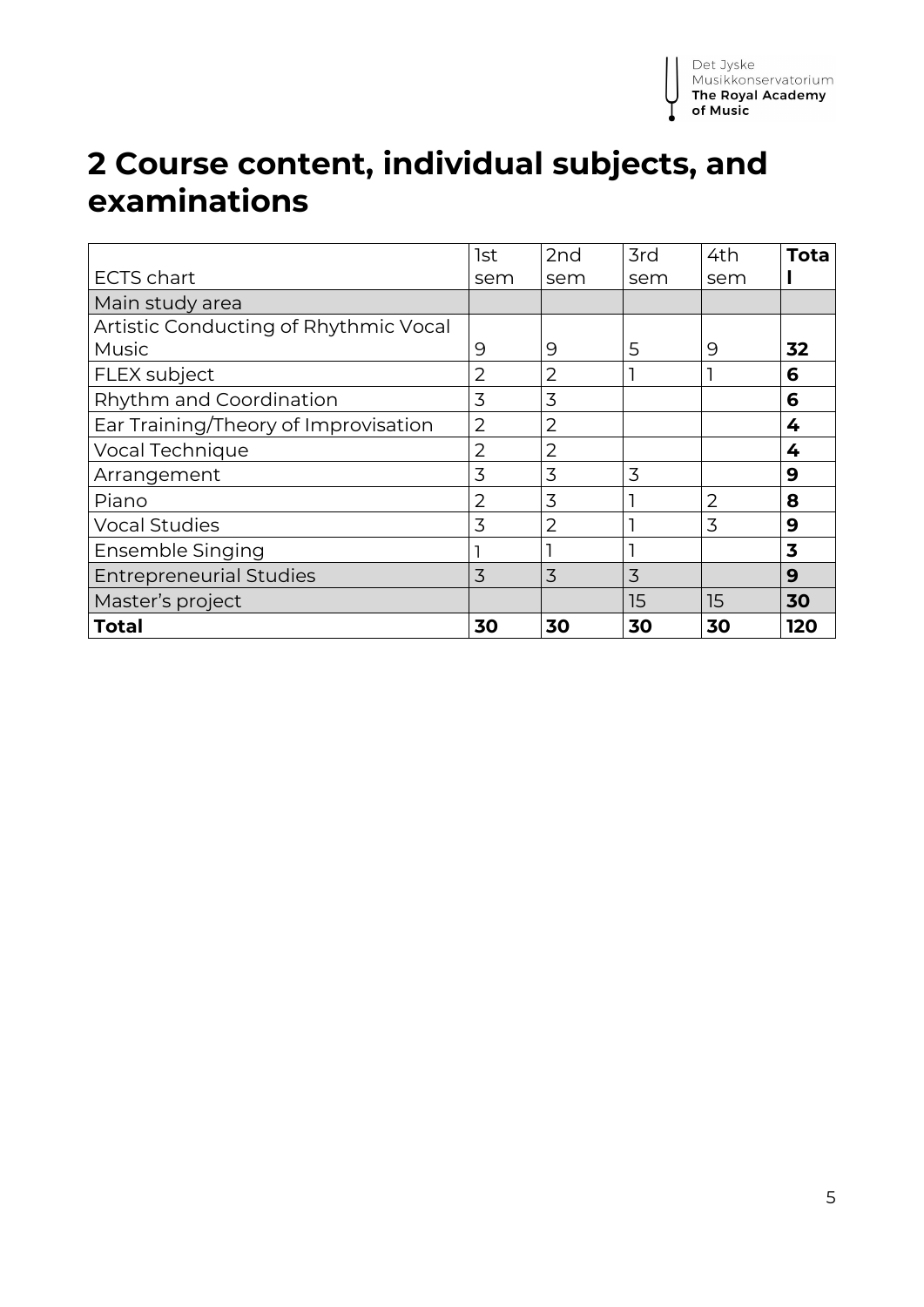

# **2.1 Course structure**

# **2.1.1 Module 1**

Artistic Conducting and Rhythm and Coordination (student skills and pedagogical practice)

### **Semesters**

1st to 2nd semester

### **Content**

- Development of student skills in relation to artistic conducting
- Performance with a focus on the student's own singing voice
- Development of student skills for the support subjects with particular emphasis on Rhythm and Coordination
- Public "band leader concert" on the 2nd semester
- Career planning (entrepreneurial studies)

#### **Subjects**

- Artistic Conducting of Rhythmic Vocal Music
- Methodology
- FLEX subject
- Ear Training/Theory of Improvisation
- Rhythm and Coordination
- Vocal Technique
- Arrangement
- Piano
- Vocal Studies
- Ensemble Singing
- Entrepreneurial Studies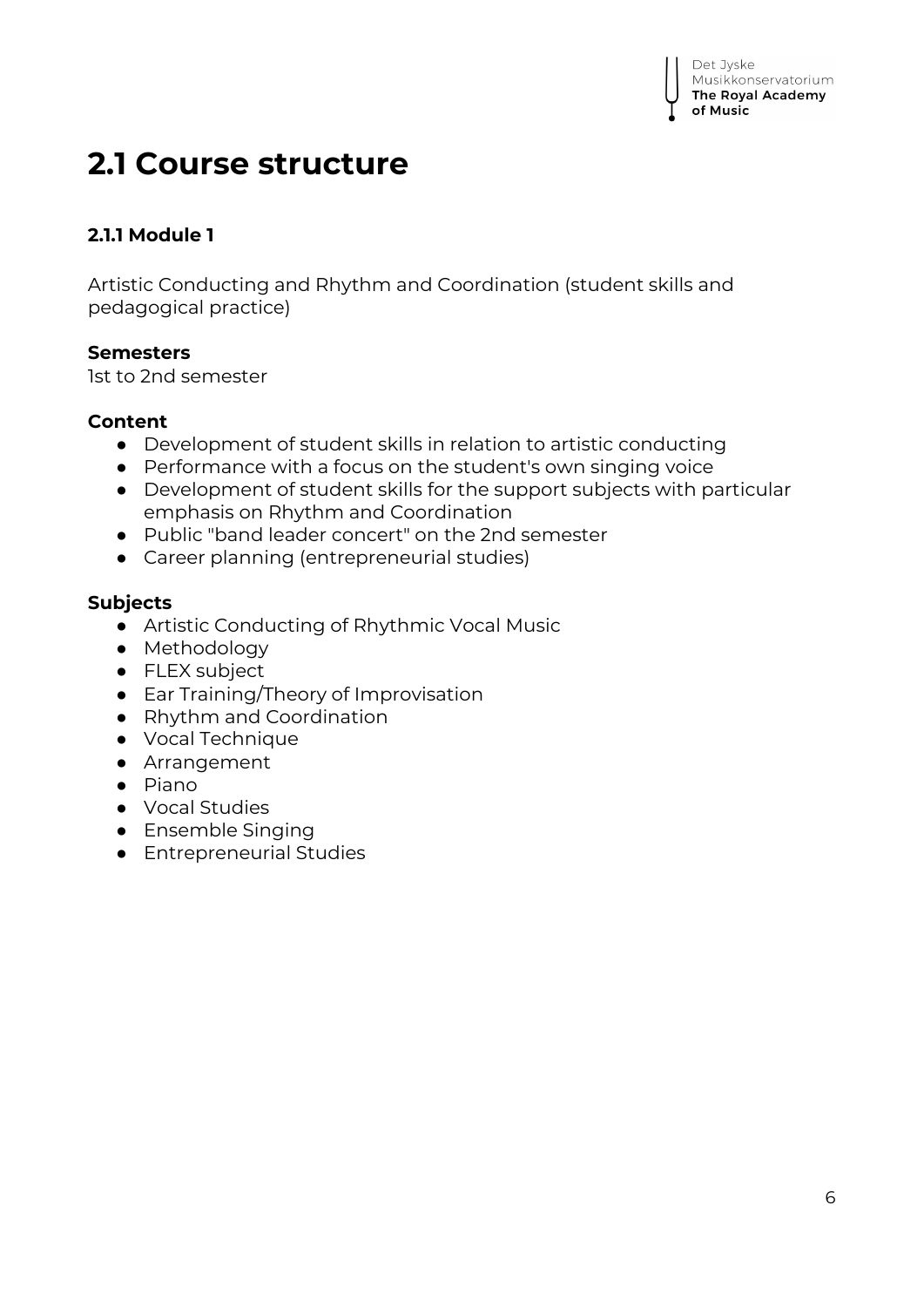# **2.1.2 Module 2**

Arrangement and Entrepreneurial Studies

#### **Semesters**

3rd semester

#### **Content**

- Creation of three arrangements for the training class
- Further development of student skills in relation to artistic conducting
- Project start
- Business planning (Entrepreneurial Studies)

#### **Subjects**

- Artistic Conducting of Rhythmic Vocal Music
- Methodology
- FLEX subject
- Vocal Technique
- Arrangement
- Piano
- Vocal Studies
- Ensemble Singing
- Project Guidance
- Entrepreneurial Studies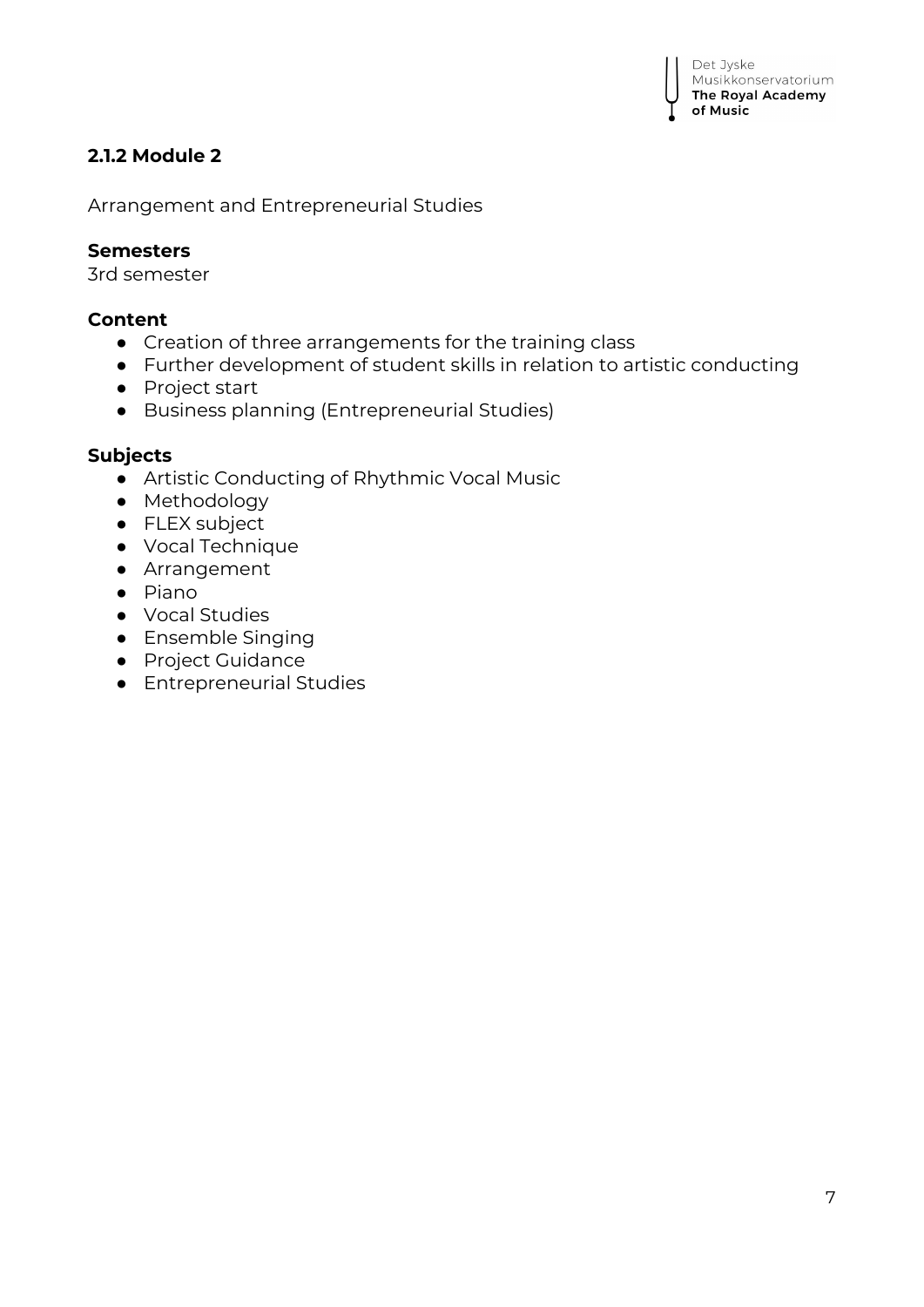# **2.1.3 Module 3**

Pedagogical and artistic skills and master's project

#### **Semesters**

4th semester

### **Content**

- Improvement of student skills in relation to artistic conducting
- Improvement of student creativity skills
- Preparation and execution of concert
- Project realisation

### **Subjects**

- Artistic Conducting of Rhythmic Vocal Music
- FLEX subject
- Vocal Technique
- Piano
- Vocal Studies
- Project Guidance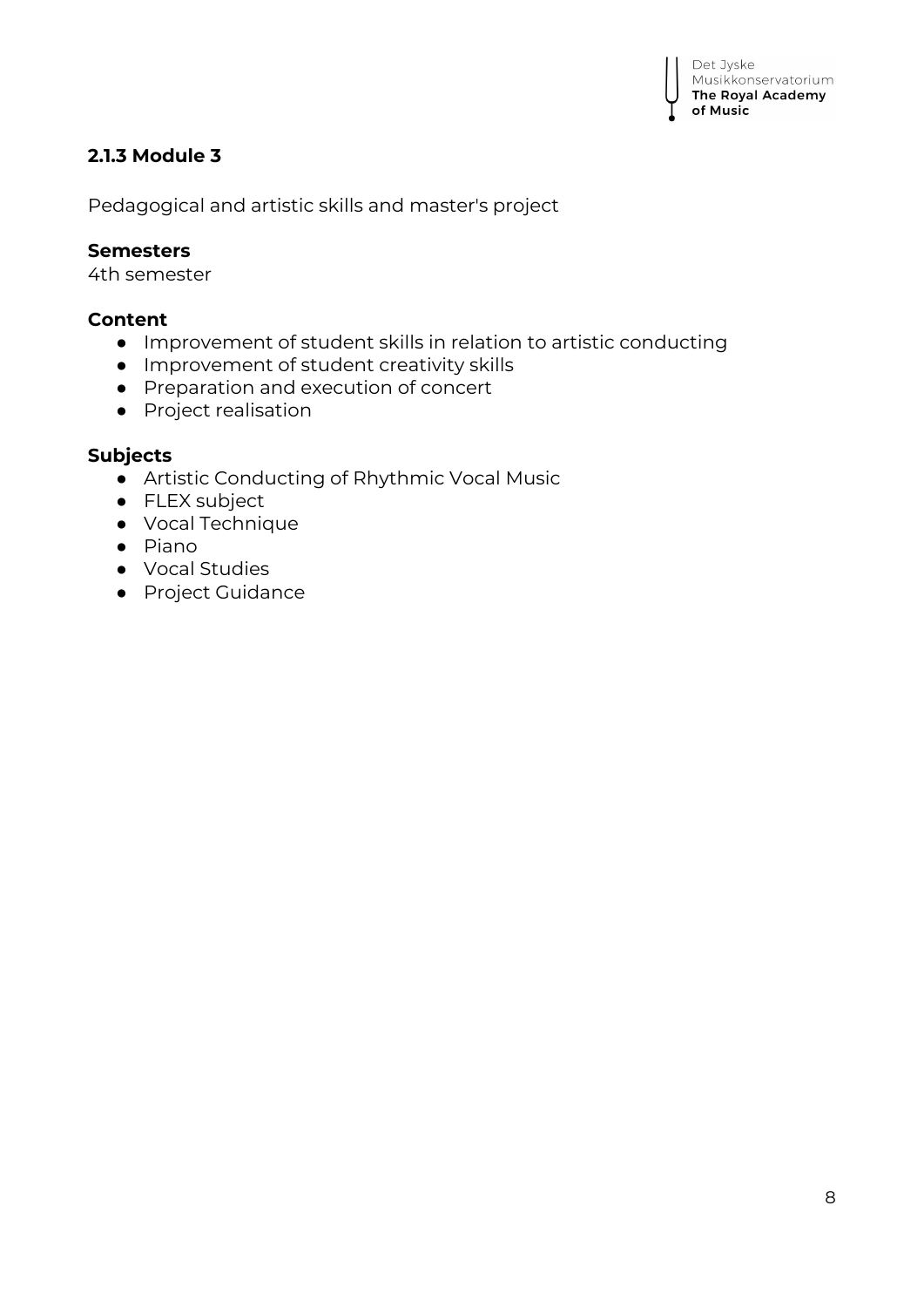# **2.2 Subject descriptions**

# **2.2.1 Artistic Conducting of rhythmic Vocal Music**

# **Semesters**

1st to 4th semester

# **Objective**

Upon completion of the subject, the student:

- Possesses personal and professional skills at an advanced pedagogical and artistic level in the field of rhythmic vocal music based on traditional as well as contemporary forms of expression.
- Can commence and conduct music in the field between vocal music and Rhythm and Coordination in an independent fashion.
- Is able to manage complex and unpredictable creative challenges in pedagogical processes.
- Is able to work with musical and pedagogical communication and discuss music related and professional problems with peers as well as nonspecialists.
- Understands and is able to reflect on practice and choice of methods in relation to his/her own artistic practice as well as in relation to tuition and communication courses.
- Has mastered advanced tuition skills as well as musical and technical skills and forms of expression.
- Is able to start and conduct improvisations at a pedagogical and artistic level.
- Possesses specialist knowledge of artistic and technical practice in connection with rhythmic vocal music.
- Is able to assess and choose among pedagogical methods and tools, and is able to create relevant solution models and make informed and reflected artistic decisions.
- Possesses specialist knowledge of artistic and technical practice as well as specialist and internationally recognised knowledge of relevant pedagogical, didactic and psychological theories, concepts and methods.
- Is able to use the skills acquired in the support subjects in relation to the creative, pedagogical and artistic process.

# **Content**

- Didactics and method for "the intelligent choir"
- A stylistically diverse repertoire within rhythmic vocal music
- Experimental forms of expression
- Improvisation based on a traditional approach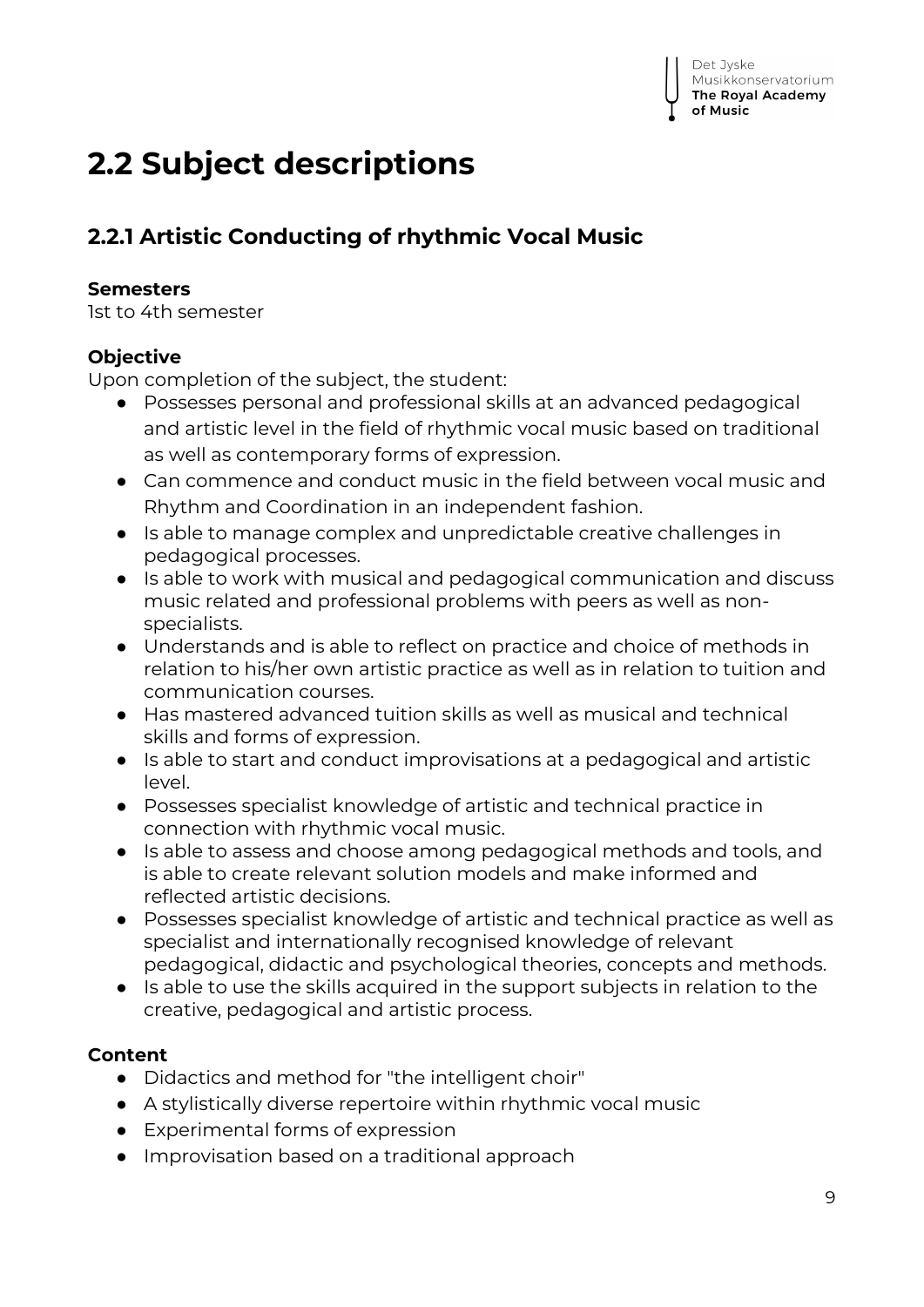

- Microphone amplification
- Artistic conducting and communication
- Conducting technique
- Concert design and performance

### **Scope**

Choir Conducting: 32 ECTS

### **Tuition and work formats**

Over the course of the study, at least two different external training courses are executed, divided equally on three modules.

On one of these courses, the student may simultaneously be artistic conductor and choir singer.

The training is organised jointly by the student, the teacher and the training coordinator. Choir Methodology tuition for the student is executed as one-toone and/or class tuition.

The training course is continuously evaluated through video coaching by the student's teacher(s).

#### Band leader concert

On the 2nd semester, a band leader concert is executed featuring the student's own training class. The concert must last approx. 30 minutes and be executed in front of a live audience, either in Aalborg or with a live video streaming connection to Aalborg. Evaluation and feedback from the student's own teacher.

### **Evaluation and examination regulations**

### **Module 1.** 18 ECTS

After the 2nd semester 1st year test with the student's own training class – video documentation Duration: 60 minutes Discussion: 20 minutes Oral evaluation: 10 minutes Total duration: 90 minutes

### *Examination content*

Using video recording, the student documents one entire, unedited rehearsal with his/her training class. The rehearsal must include the following elements; their order to be chosen by the student:

- Concert piece
- Improvisation
- 10 minutes of Rhythm and Coordination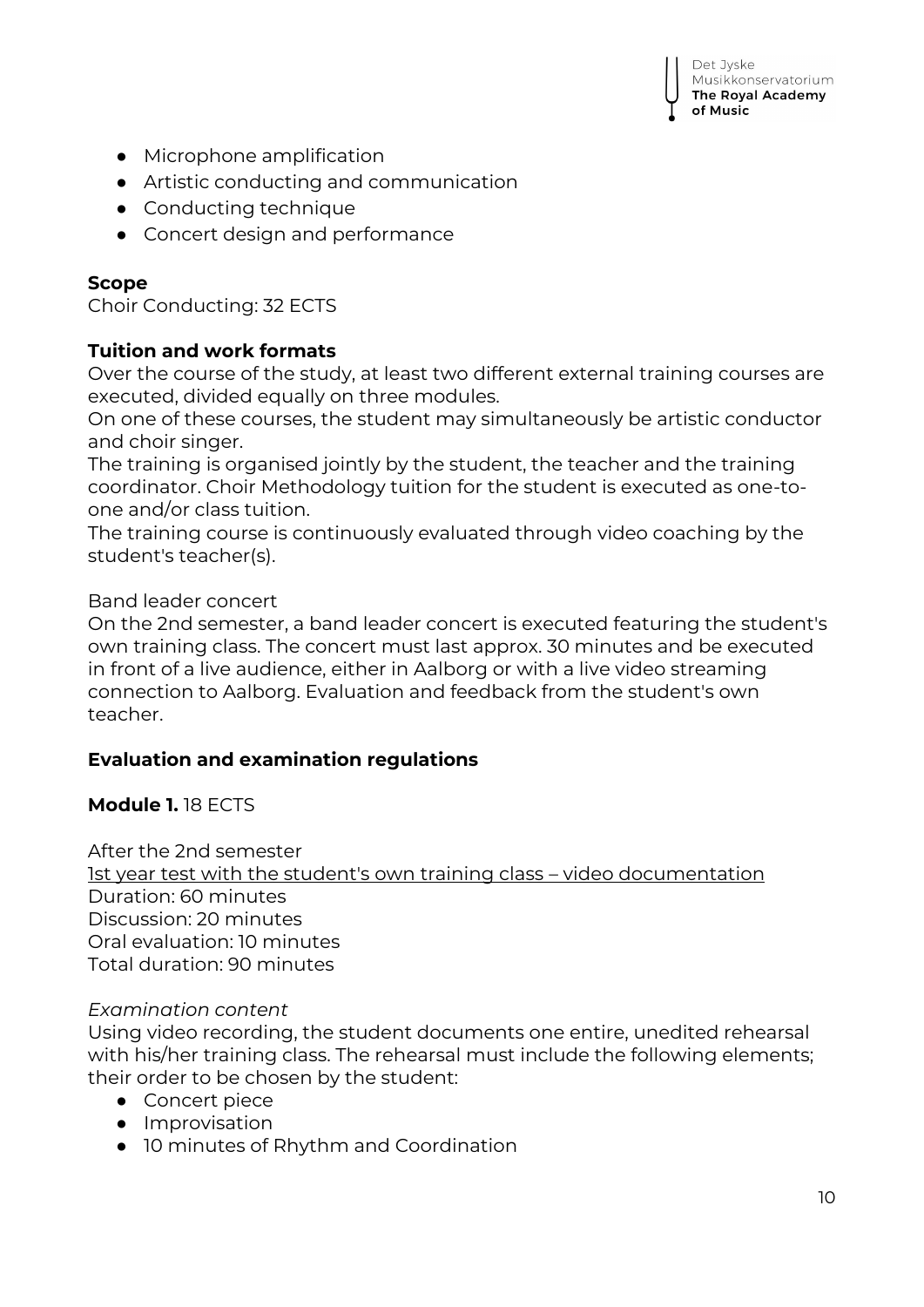

- Detail work on music that has already been learned
- Preparation of new material

### Recording requirements:

One continuous and unedited recording of the same rehearsal session using fixed cameras in HD quality. Recordings must be done from two angles:

- 1. "Audience" point of view
- 2. Side view of the conductor. All of the conductor must be visible

It is permitted to hand in one video edited to feature both angles.

The score must be included as an annex (PDF).

## *Marking and evaluation*

Internal marking. Pass/fail.

The assessment must reflect to what extent the objectives have been achieved.

# **Module 2 + 3.** 14 ECTS

After the 4th semester Concert featuring the student's own training class in front of a live audience – video documentation Duration: 45 minutes

Recording requirements:

One continuous and unedited recording of the same concert using fixed cameras in HD quality. Recordings must be done from two angles:

- 1. "Audience" point of view
- 2. Side view of the director. All of the director must be visible

It is permitted to hand in one video edited to feature both angles.

A detailed concert programme and the score must be included as an annex (PDF).

### *Marking and evaluation*

Internal marking. Pass/fail as well as a written statement.

The assessment must reflect to what extent the objectives have been achieved.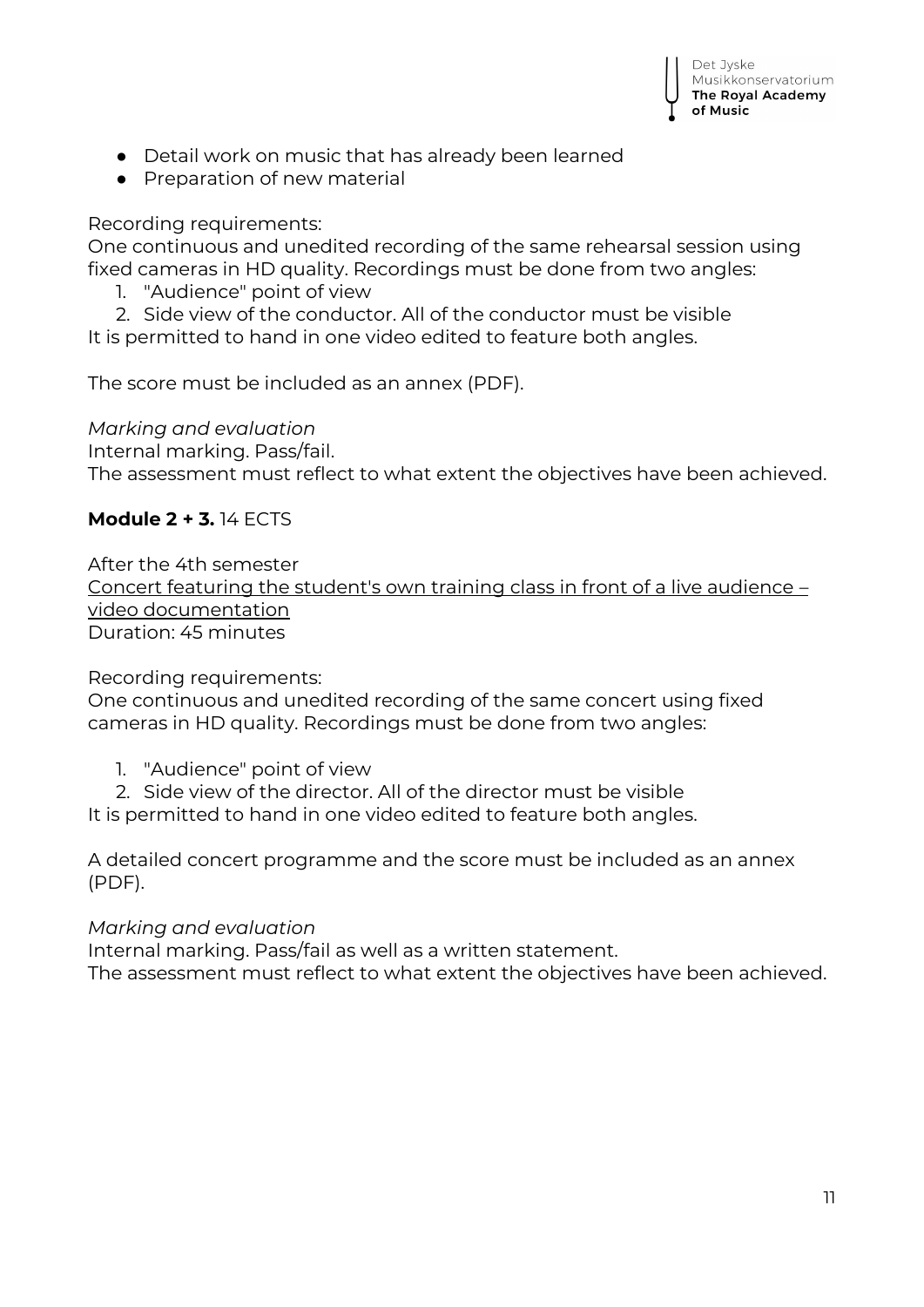After the 4th semester

Practical examination at the Academy

Tuition demonstration featuring the Academy practice choir and including the following elements:

- Concert piece
- Improvisation
- Detail work on material that has already been learned
- Learning of set assignment (set by the teacher one week prior to the examination as a case)

Duration of tuition demonstration: 60 minutes Interview: 10 minutes Discussion: 20 minutes Oral evaluation: 10 minutes Total duration: 100 minutes

No later than 2 weeks prior to the examination, the student hands in a written report at the studies office to be used during evaluation.

The report must fulfil the following requirements:

The report should contain at least 21.600 characters including spaces (equivalent to 9 normal pages). The number of characters must be stated on the title page. The report must contain at least the following mandatory sections: Introduction/preamble A description of the training class Objective and content Ideas, means and methods and a description of the course

A description of 2 lessons

An evaluation of the course

Annexes (scores, repertoire list, methods, exercises etc.)

*Marking and evaluation*

External marking. Grade.

The assessment must reflect to what extent the objectives have been achieved.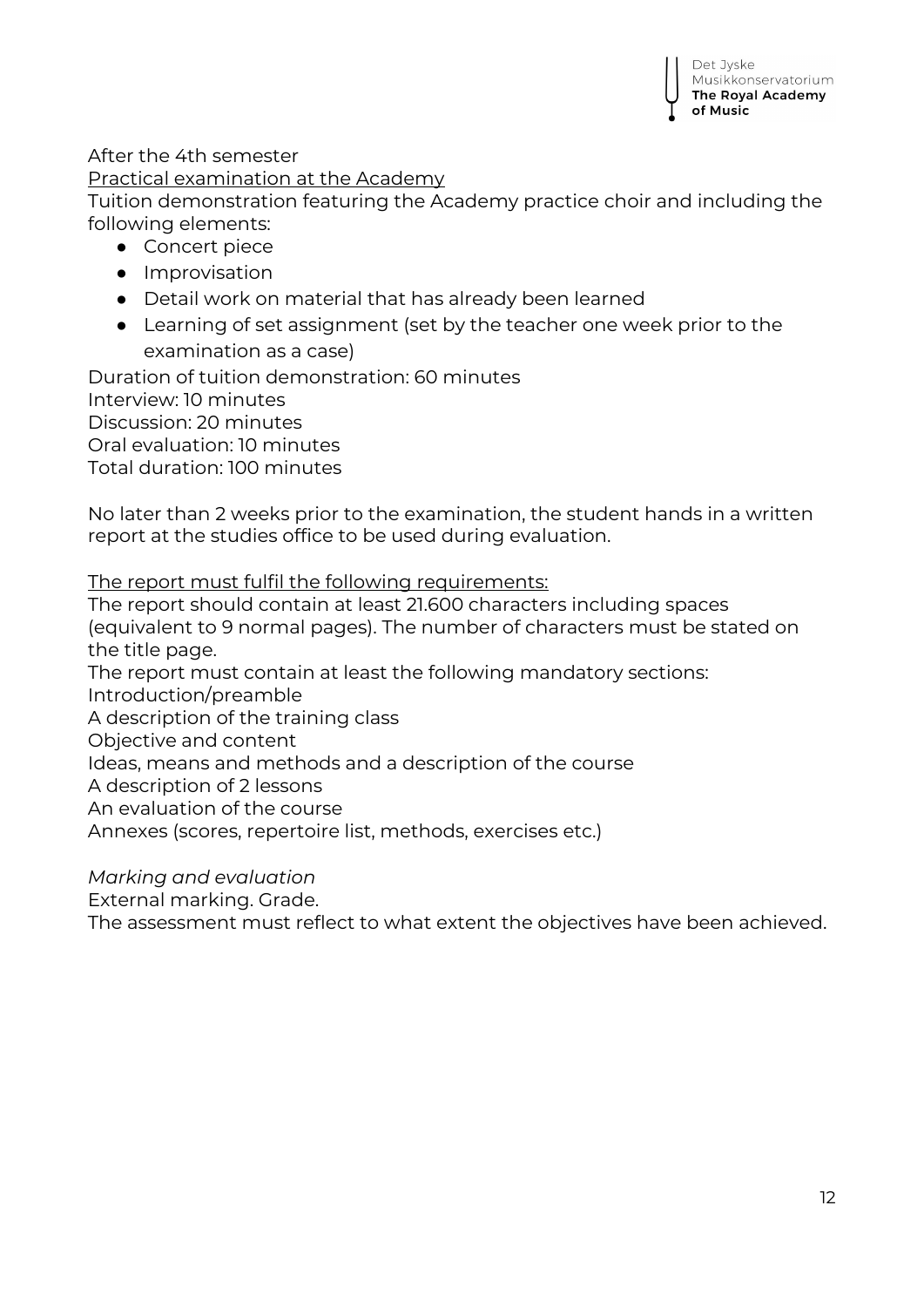# **2.2.2 FLEX subject – elective course module**

### **Semesters**

1st to 4th semester

# **Objective**

The FLEX subject is incorporated in the degree course in one or more of the following ways depending on the student:

- To accommodate special needs that arise in connection with artistic conducting of vocal music
- To provide an insight into closely related subject areas (e.g. Ear Training for choristers)
- To provide an insight into special subjects (e.g. new fields bordering on artistic conducting of vocal music and other subjects)
- To provide a greater insight into one of the minor subjects

## **Content**

The student chooses direction and content for the FLEX subject following an interview with the Head of Studies. If the Head of Studies deems it professionally/practically feasible, the student may split up his/her FLEX subject into two parallel courses. The student chooses FLEX subjects for one year at a time or as a two-year course.

In consultation with the FLEX subject teacher, the student then drafts a description of the content and a plan for its execution. This must include where lessons are to be held, and whether they must be scheduled in advance or are subject to agreement between student and teacher.

### **Scope**

6 ECTS

# **Tuition and work formats**

Tuition may be as follows:

Students form classes studying a particular subject or receive one-to-one tuition.

# **Evaluation and examination regulations**

Certificate with the evaluation Approved/Not approved. This certifies that the objectives have been achieved at a level at least corresponding to a Pass, and that current attendance rules have been followed.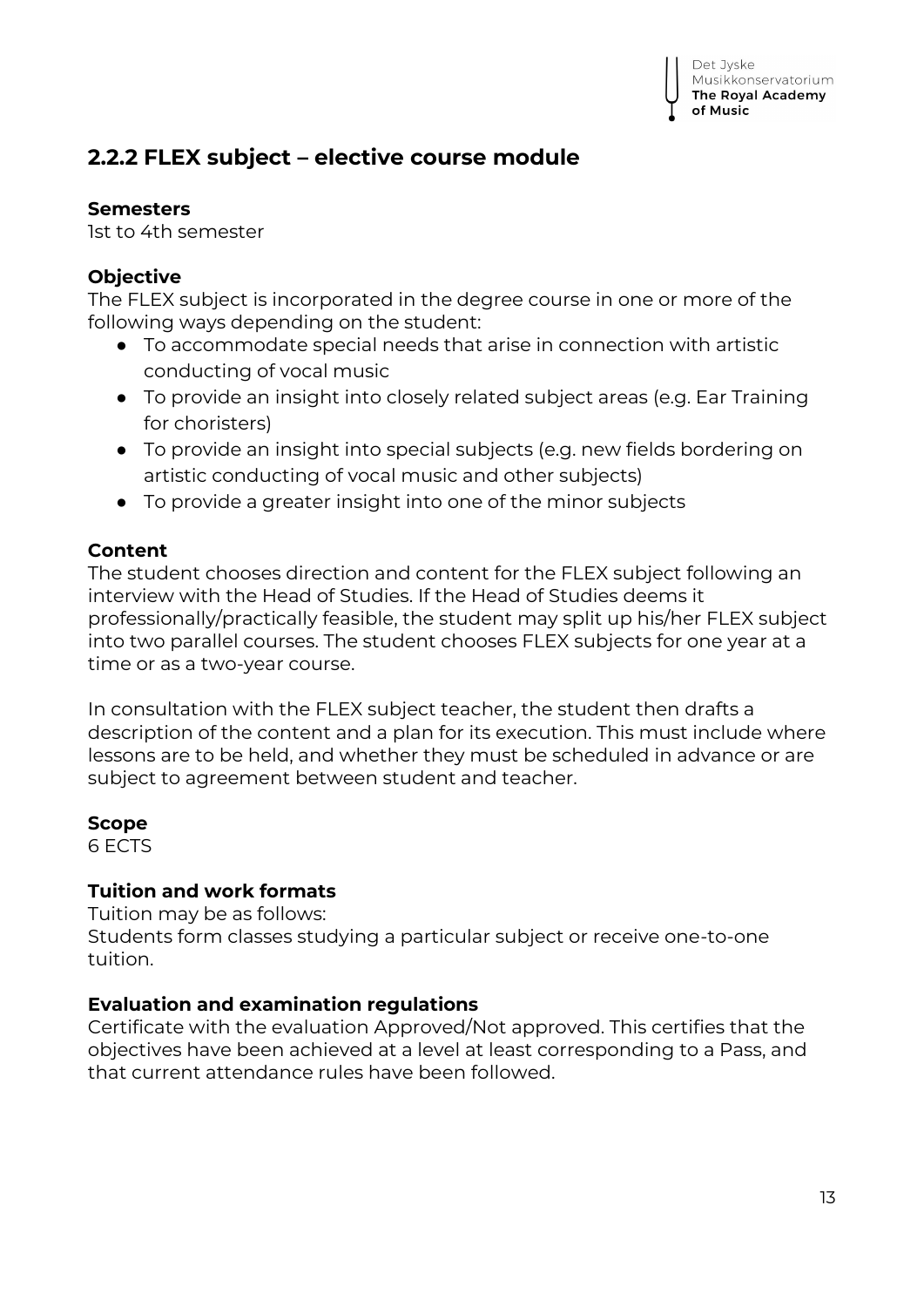# **2.2.3 Rhythm and Coordination**

#### **Semesters**

1st to 2nd semester

## **Objective**

The student:

- Possesses elementary rhythm and coordination skills.
- Has acquired an understanding of the connection between singing, playing and movement.
- Acquires a foundation for instructing and arranging rhythm and coordination courses for training situations where the subject is used with vocal music.
- Is conversant with the didactics and methods of the Rhythm and Coordination subject.
- Is able to identify his/her own learning needs and potential for development in the field.

#### **Content**

- Musical and bodily expression
- Sense of tempo, pulse and subdivisions
- Polyrhythms and polymetrics
- Improvisation
- Conducting and communication
- Percussion technique
- Body percussion
- Arrangement composition: arrangement related to percussion, movement and singing

#### **Scope**

6 ECTS

### **Tuition and work formats**

Class tuition

Within a stylistically diverse repertoire, work is done on musical forms of socialising and corresponding bodily expressions based on movement, singing and percussion. The individual disciplines are included in tuition when deemed appropriate and to an appropriate extent.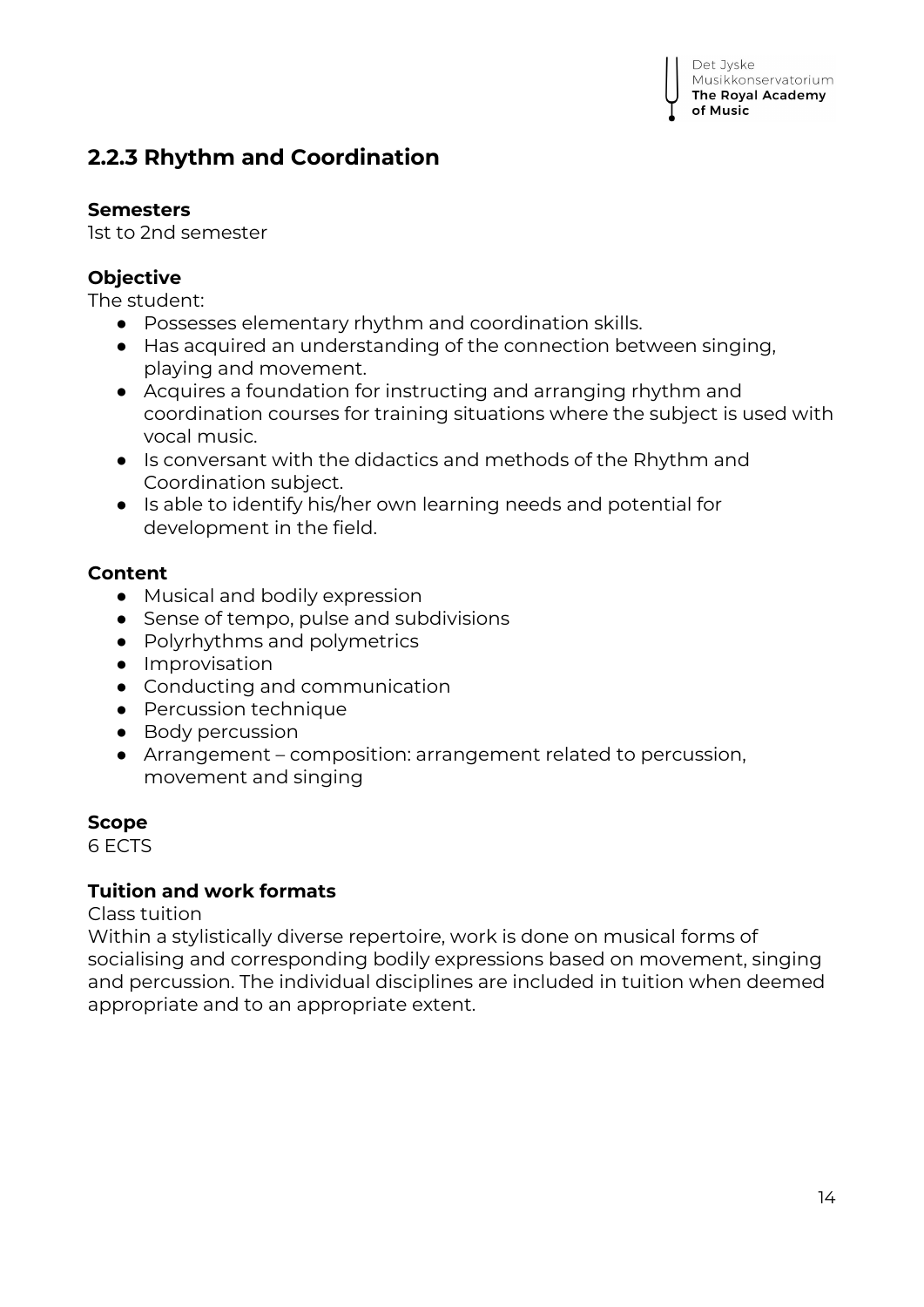

#### **Evaluation and examination regulations**

After the 2nd semester

#### *Examination content*

One week prior to the examination, the student hands in an arrangement chosen for the examination. The arrangement must include all three elements: singing, playing and movement. In addition, an annex of max. one A4 page is handed in, describing how the arrangement can be related to the artistic conducting of vocal music.

#### *Examination format*

Fellow students participate at the examination. The student must demonstrate all instrument, singing, and movement parts that can then be delegated to the fellow students. Electronic media may be used during the demonstration. Duration: 15 minutes Discussion: 15 minutes Evaluation: 5 minutes Total duration: 35 minutes

*Marking and evaluation*

Internal marking. Grade.

The assessment must reflect to what extent the objectives have been achieved.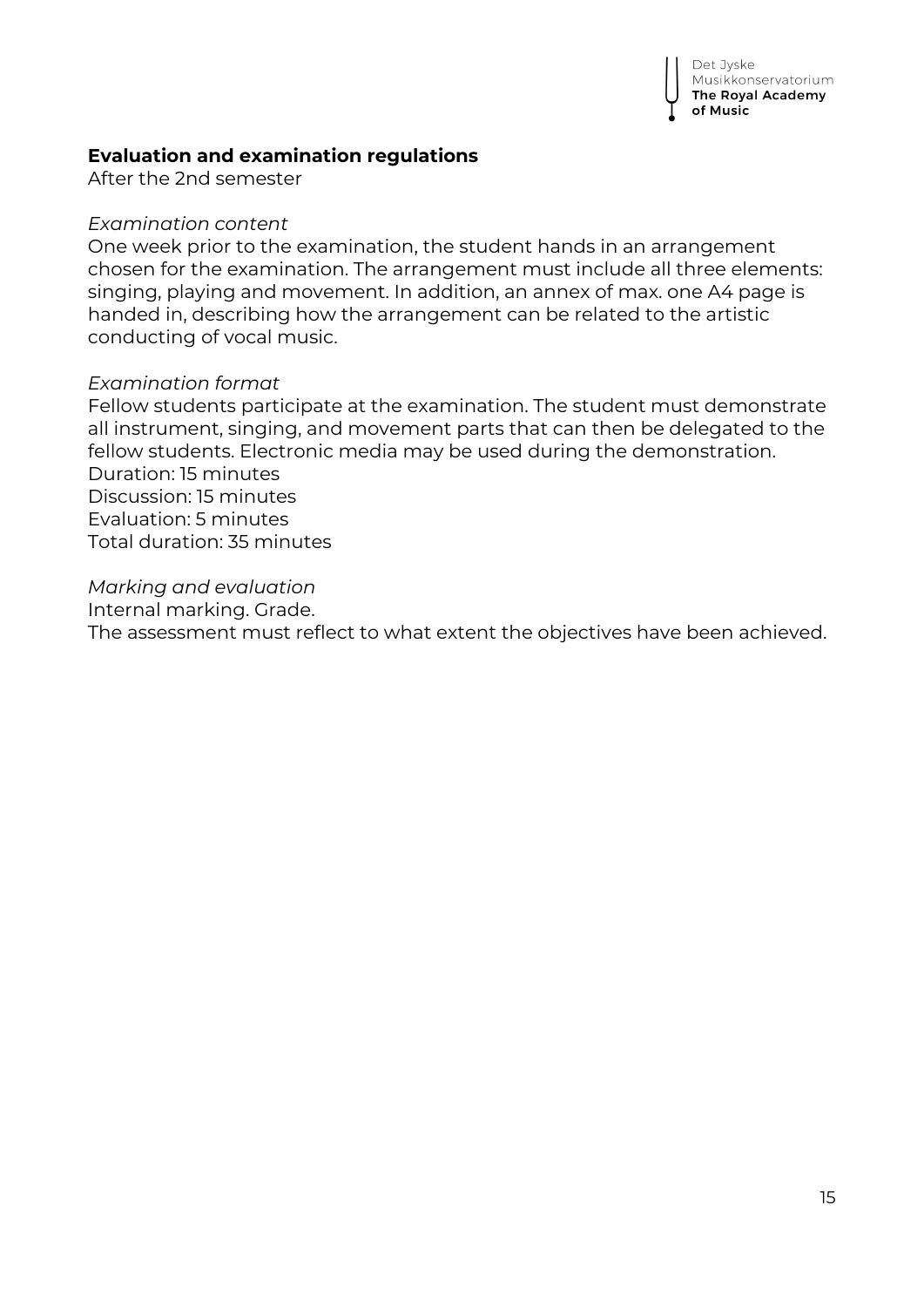

# **2.2.4 Ear Training/Theory of Improvisation**

### **Semesters**

1st to 2nd semester

# **Objective**

The student:

- Further develops his/her hearing, reading and theoretical skills in relation to his/her work as a rhythmic choir conductor.
- Acquires practical and theoretical knowledge of various forms of ear training and improvisation.

#### **Content**

Tuition may comprise the following:

- Notation
- Chord and scale theory
- Harmonic analysis
- Sight singing
- Rhythm reading
- Transcription and dictation
- Development of strategies for practising improvisation
- Polyrhythms

#### **Scope**

4 ECTS

### **Tuition and work formats**

One-to-one and/or class tuition

#### **Evaluation and examination regulations**

Certificate with the evaluation Approved/Not approved. This certifies that the objectives have been achieved at a level at least corresponding to a Pass, and that current attendance rules have been followed.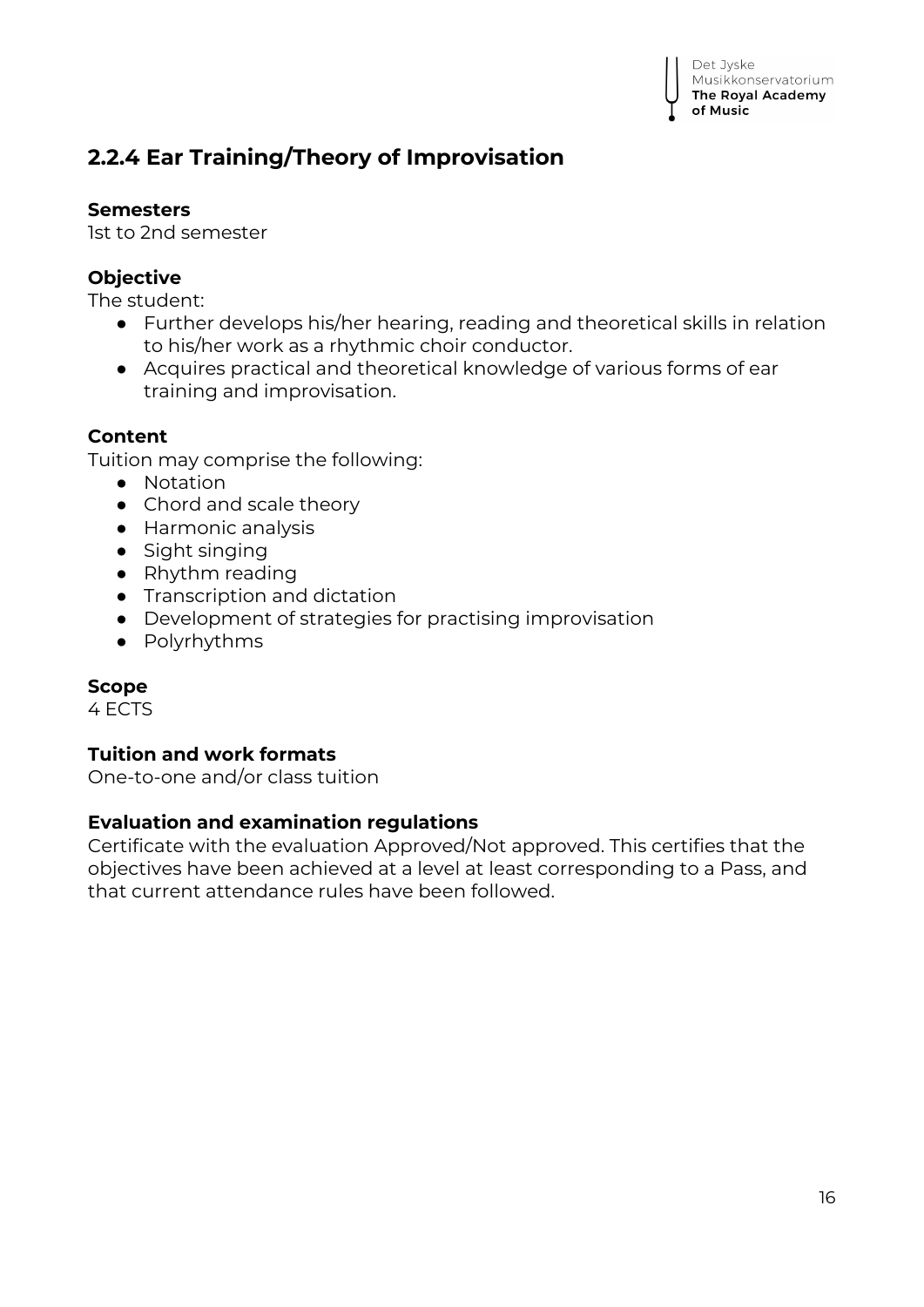# **2.2.5 Vocal Technique**

### **Semesters**

1st to 2nd semester

# **Objective**

Upon completion of the subject, the student:

- Possesses elementary factual knowledge of voice physiology and singing and speaking functions in the form of concrete awareness of his/her own voice and those of his/her pupils.
- Is able to reflect on practice and choice of methods in relation to his/her own artistic and pedagogical practice.
- Possesses elementary theoretical knowledge at a level that enables serious professional communication with peers.
- Has acquired practical and theoretical knowledge of voice functions, including register functions, articulation/lyrics pronunciation, phrasing, sound variations, dynamics and vibrato regarding his/her work as a rhythmic choir conductor.

## **Content**

- Anatomy and physiology larynx, vocal tract, breathing and body consciousness
- Voice functions, deficiencies and disorders
- Caring for the voice, speaking exercises and warm-up exercises
- Phonetics (including comparison with other languages) in terms of articulation and acoustics
- Singing voice acoustics
- Voice hygiene, deficiencies and disorders relating to voice use
- Methodical auditory voice analyses
- The anatomy curriculum is identified, and physiological points are demonstrated, using models, charts, compendia and the student's own body.
- The curriculum corresponds to Lone Rærbech "Stemmebrugslære", Seth Riggs "Singing for the Stars" and Cathrine Sadolin "Komplet sangteknik", including supplementary material.

# **Tuition and work formats**

### Class tuition

Voice disorder tuition and voice function observation using a laryngoscope is handled using external partners.

# **Scope**

4 ECTS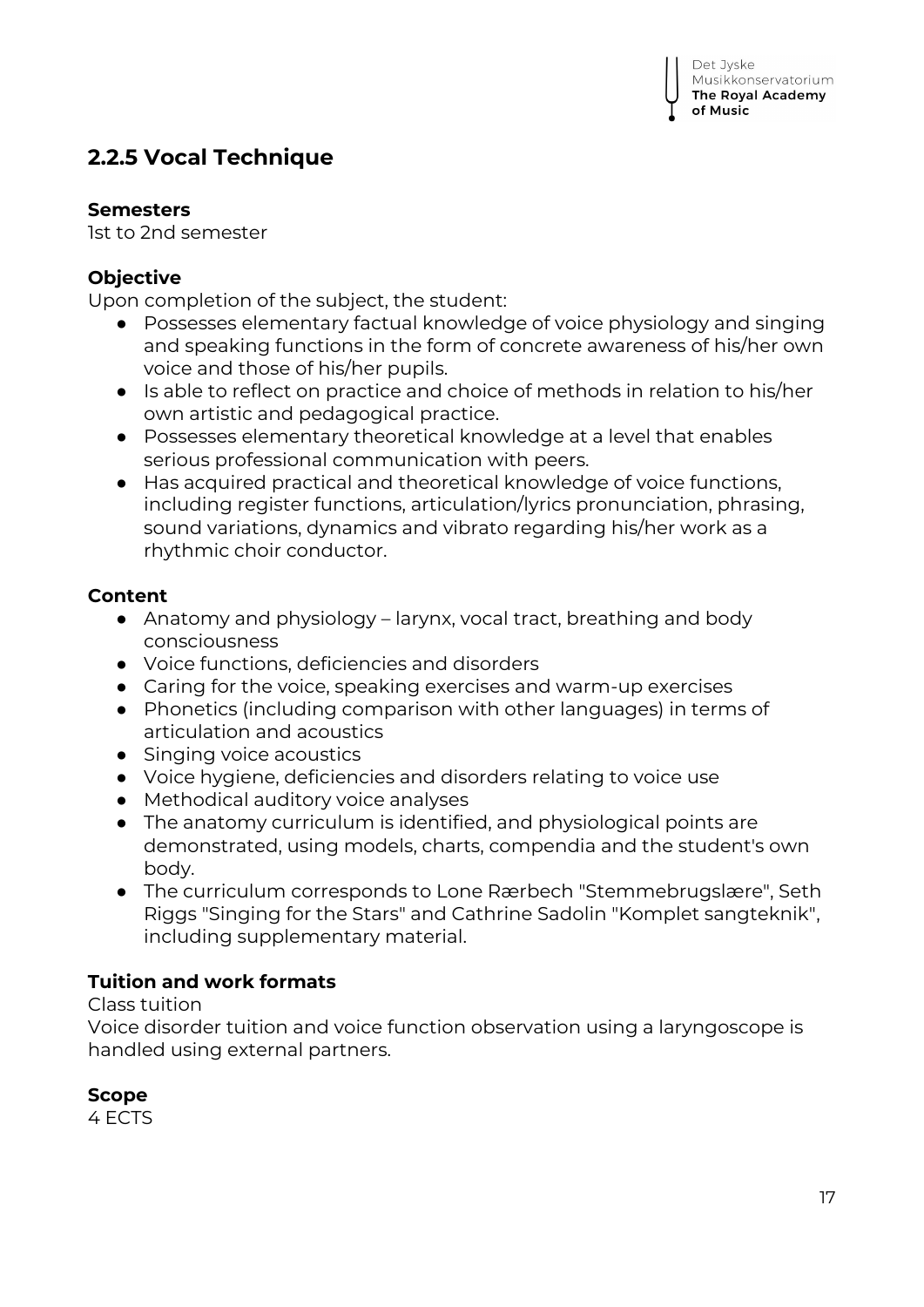Det Jyske **Musikkonservatorium**<br>The Royal Academy of Music

#### **Evaluation and examination regulations**

Examination after the 2nd semester

*Examination content* Written test of topics covered during tuition

*Examination format* Written proctored examination. Duration: 3 hours

*Marking and evaluation* Internal marking. Grade. The assessment must reflect to what extent the objectives have been achieved.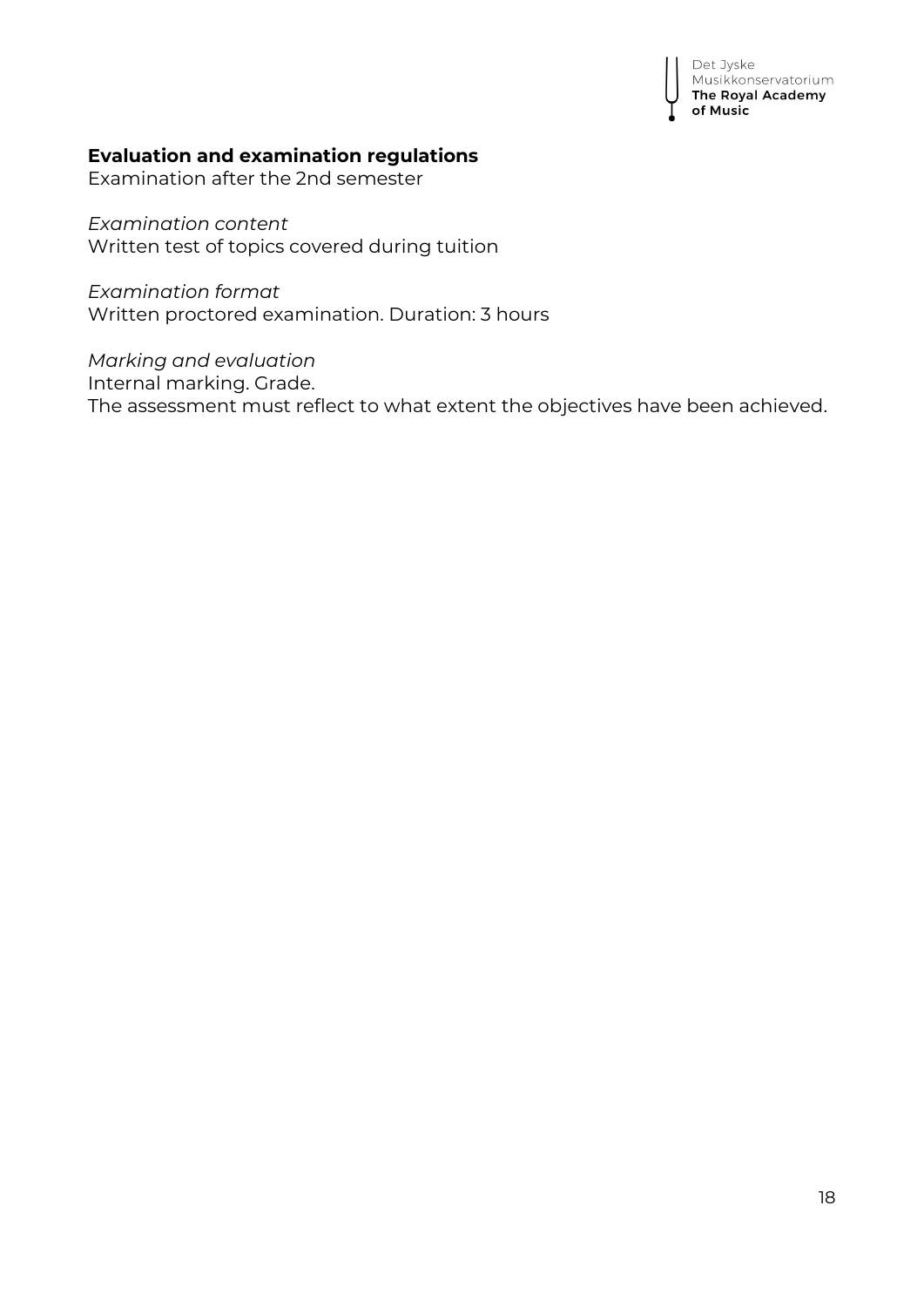# **2.2.6 Arrangement**

#### **Semesters**

1st to 3rd semester

## **Objective**

Developing the student's theoretical, practical and original skills as an arranger for choirs and vocal ensembles

## **Content**

- Practical and theoretical knowledge of the various traditions and forms of expression within rhythmic vocal music through studies of a diverse repertoire
- Creation of vocal arrangements for use during tuition of the student's own training classes

# **Scope**

9 ECTS

### **Tuition and work formats**

One-to-one and/or class tuition

### **Evaluation and examination regulations**

Examination after the 3rd semester

*Examination content* Three arrangements for choir/vocal ensemble are created.

### *Examination format*

The student creates three arrangements and produces a video recording of the arrangements sung by the training classes. Interview: 10 minutes Discussion: 20 minutes Evaluation: 5 minutes Total duration: 35 minutes

No later than 2 weeks prior to the examination, the student hands in the arrangements as PDF scores to be used during the evaluation, as well as MP3/MP4 format recordings of the arrangements sung live by the training class.

In addition, a written report is handed in at the studies office.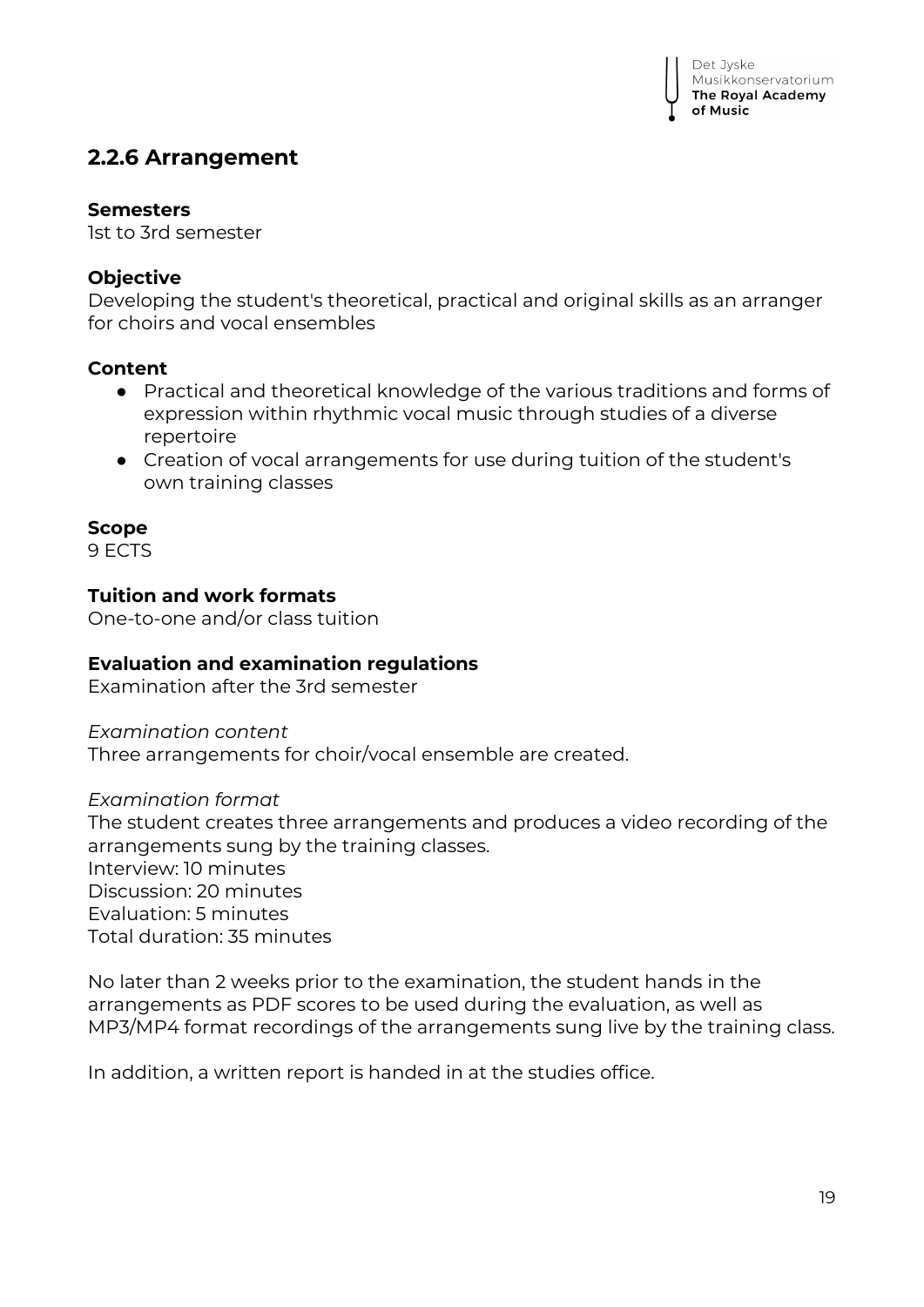The report must fulfil the following requirements:

The report should contain at least 14.400 characters including spaces (equivalent to 6 normal pages). The number of characters must be stated on the title page.

The report must contain at least the following mandatory sections:

- Introduction/preamble
- A description of the training class
- A description of the arrangement process
- Objective and content
- An evaluation of the course
- Annexes

## *Marking and evaluation*

External marking. Grade.

The assessment must reflect to what extent the objectives have been achieved.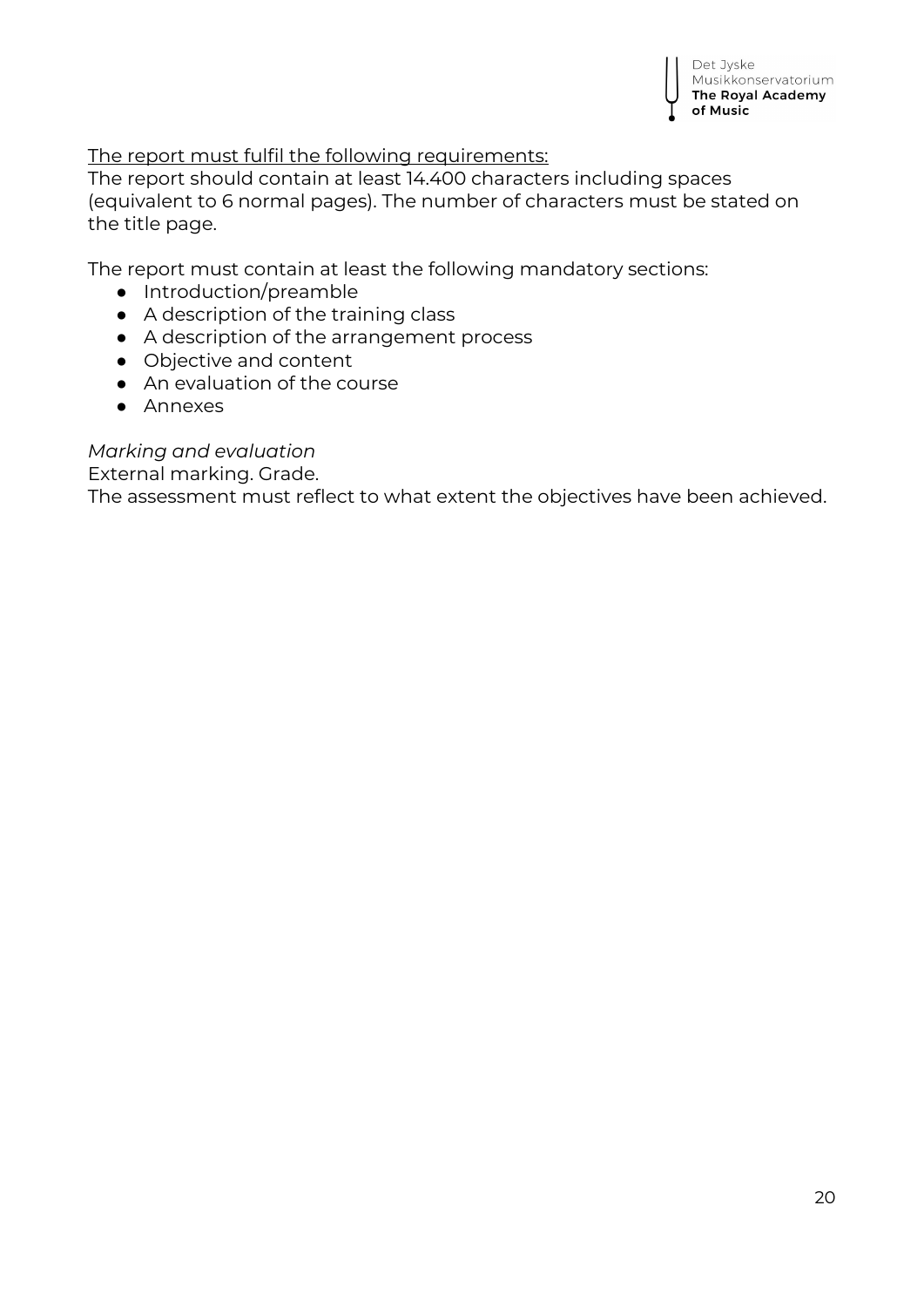# **2.2.7 Piano**

### **Semesters**

1st to 4th semester

## **Objective**

Upon completion of the subject, the student:

- Can use the piano as an accompanying instrument, during rehearsals and when learning a new repertoire.
- Is capable of varied accompaniment.
- Possesses knowledge of relevant methods for learning and adapting new material.
- Has acquired knowledge of relevant theory, chording and technique.
- Possesses relevant genre knowledge.
- Possesses musical and technical skills that support working professionally as an artistic conductor of vocal music.
- Is able to express himself/herself on the piano within a wide range of rhythmic styles.
- Is capable of using the piano in practical teaching situations as well as in arrangement and theory contexts.
- Is able to identify his/her own learning needs and potential for artistic development, and to prioritise and structure his/her time and work efforts in relation to these.

### **Content**

- Rhythmic coordination training and groove technique
- Accompaniment to own singing based on figurations
- Voicings in relation to various styles within rhythmic music
- Rhythm section roles transferred to piano
- Simplified and extended piano roles
- Sight reading, including score playing and figuration playing
- Playing by ear
- Transposition
- Improvisation

# **Scope**

8 ECTS

### **Tuition and work formats**

One-to-one and/or class tuition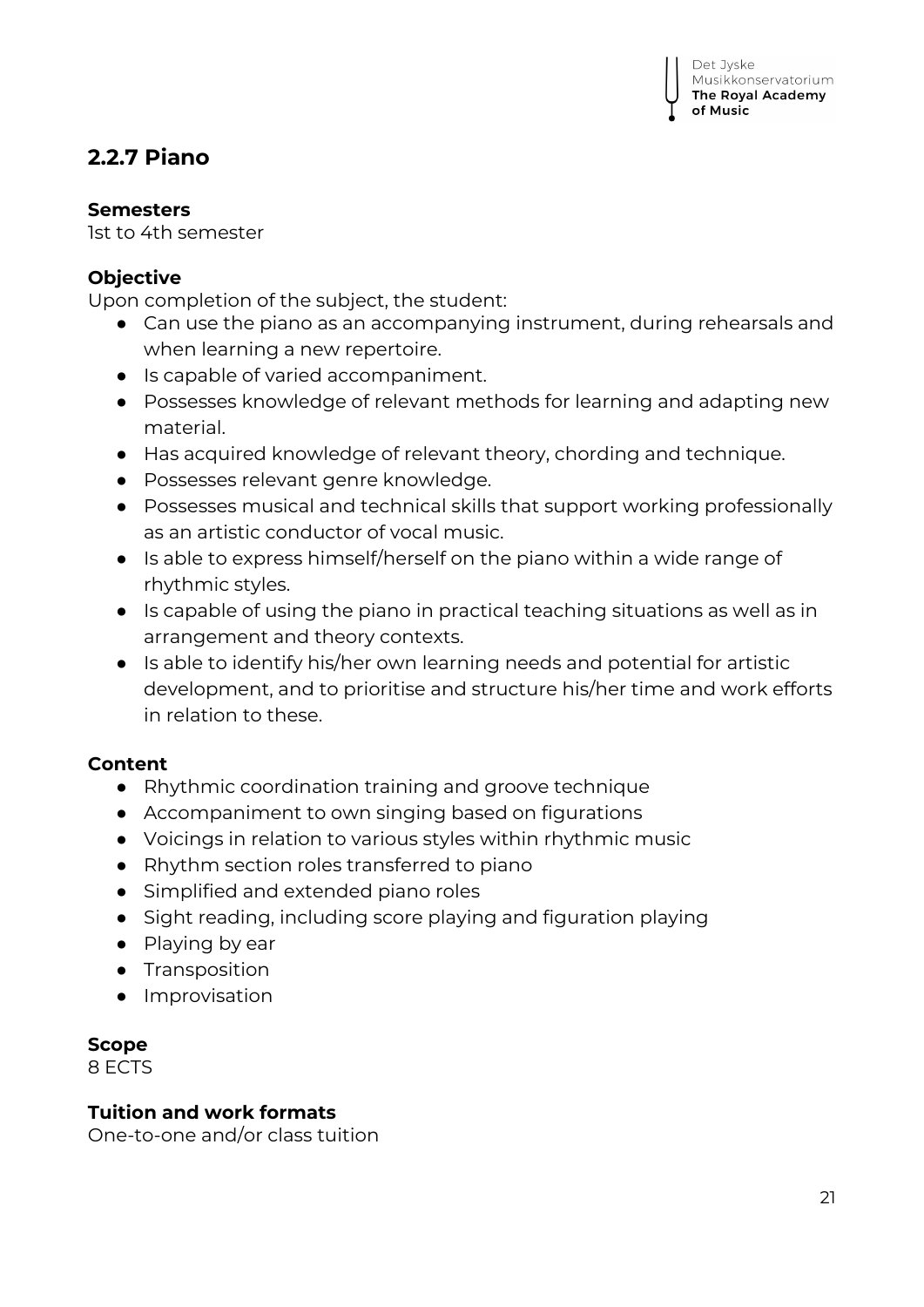

### **Evaluation and examination regulations**

After the 4th semester: certificate with the evaluation Approved/Not approved This certifies that the objectives have been achieved at a level at least corresponding to a Pass, and that current attendance rules have been followed.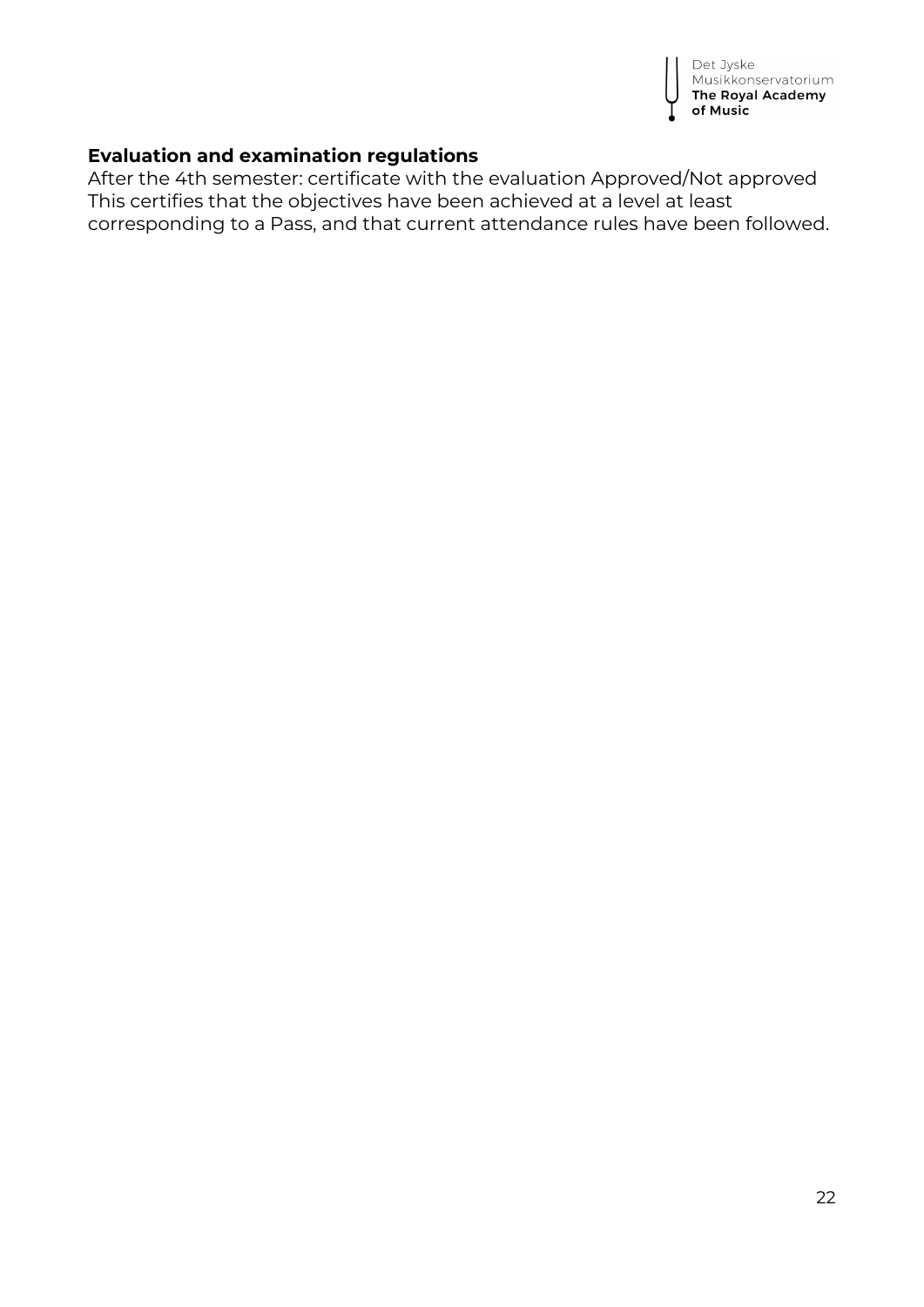# **2.2.8 Vocal Studies**

### **Semesters**

1st to 4th semester

# **Objective**

Upon completion of the subject, the student:

- Possesses knowledge of voice singing and speaking functions.
- Is capable of using his/her speaking and singing voice appropriately.
- Possesses knowledge of relevant pedagogical concepts and methods in relation to choir and voice work.
- Possesses well-developed breathing and supporting technique.
- Has acquired a command of intonation technique.
- Has acquired technical and musical vocal skills enabling him/her to sing parts in an adequate manner in rehearsal contexts.

# **Content**

- Advanced speaking and singing vocal technique, children's voices, caring for the voice, speaking exercises and warm-up exercises
- Creating awareness of register functions, sound variations and lyrics pronunciation
- Phrasing, sound variations, dynamics, vibrato, etc.
- Learning of a singing repertoire in e.g. jazz, rock, Latin, pop, folk songs, children's songs, etc.
- Microphone singing
- Unaccompanied singing

# **Scope**

9 ECTS

# **Tuition and work formats**

One-to-one and/or class tuition

# **Evaluation and examination regulations**

After the 4th semester: certificate with the evaluation Approved/Not approved This certifies that the objectives have been achieved at a level at least corresponding to a Pass, and that current attendance rules have been followed.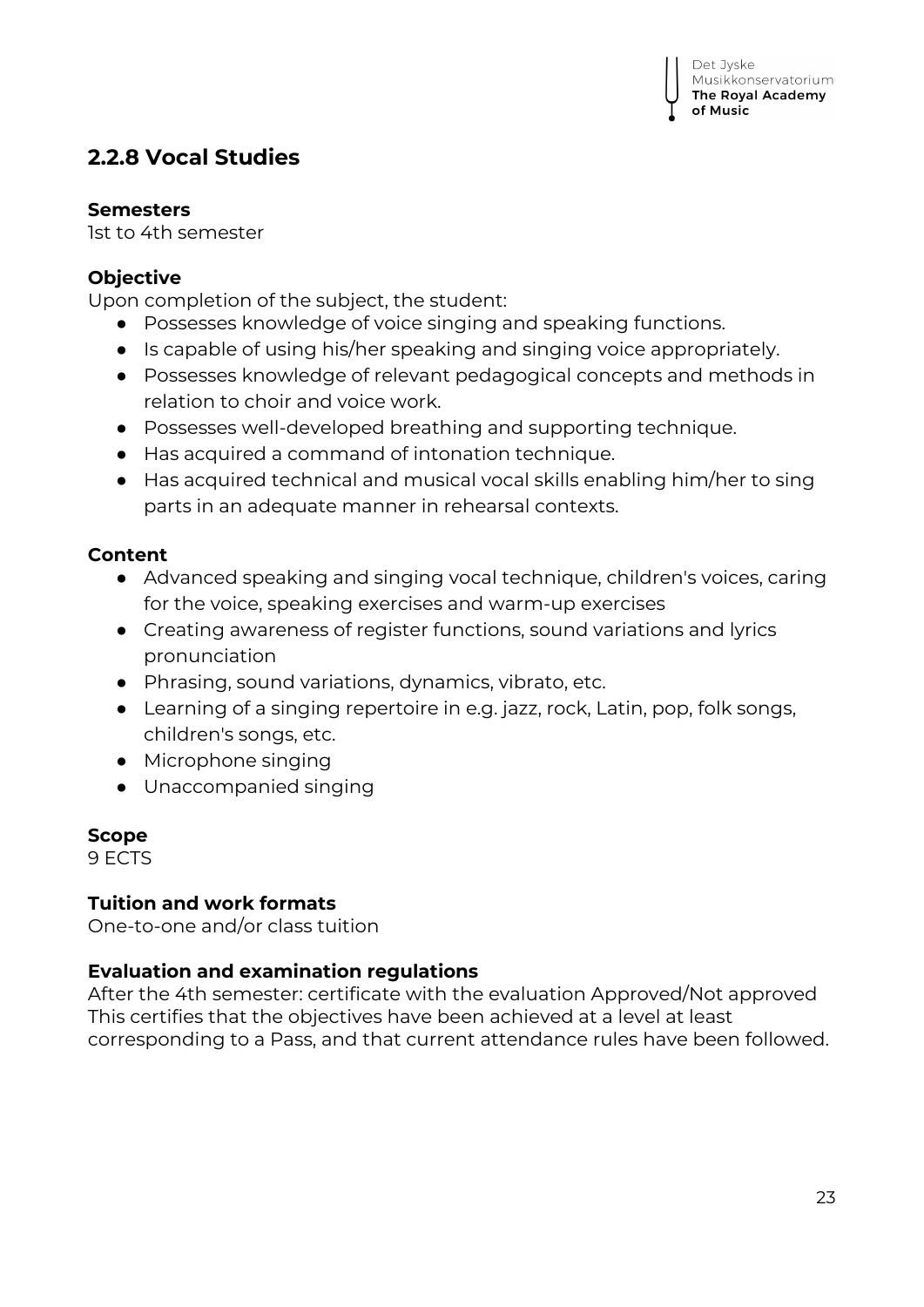# **2.2.9 Ensemble Singing**

#### **Semesters**

1st to 3rd semester

## **Objective**

- The student acquires solid singing skills in relation to choirs and vocal ensembles.
- The student gains knowledge of a diverse repertoire within rhythmic vocal music based on traditional as well as contemporary forms of expression within rhythmic music.

## **Content**

- Experimental forms of expression, circle songs, etc.
- A stylistically diverse repertoire within rhythmic music
- Improvisation based on a traditional approach
- Microphone amplification

## **Scope**

3 ECTS

## **Tuition and work formats**

Class tuition

# **Evaluation and examination regulations**

After the 3rd semester: certificate with the evaluation Approved/Not approved This certifies that the objectives have been achieved at a level at least corresponding to a Pass, and that current attendance rules have been followed.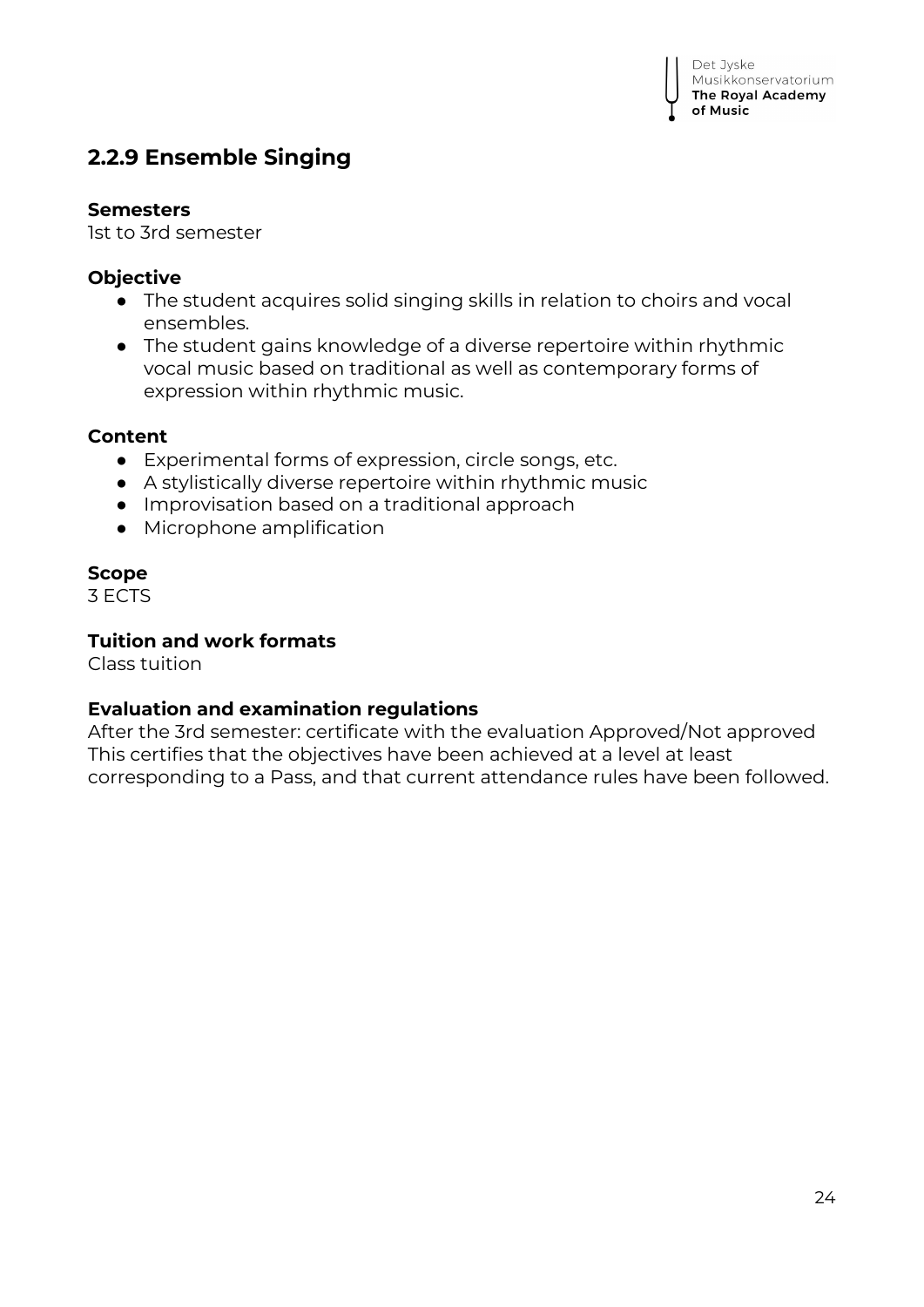#### Det Jyske Musikkonservatorium The Royal Academy of Music

# **2.3 Entrepreneurial Studies**

# **Semesters**

1st to 3rd semester

# **Objective**

Upon completion of the Entrepreneurial Studies subject, the student:

- Possesses specialist knowledge of the music business and culture in an international context.
- Understands and is able to reflect on professional practice and the complex relations between music industry players.
- Commands programme creation and communication with a view to employment in music.
- Is able to assess challenges and issues in relation to his/her career, and is able to create relevant solution models and make informed and reflected career decisions.
- Is able to communicate his/her own profile and discuss vocational issues in relation to peers, audiences and media players.
- Is able to manage complex and creative challenges in relation to the music business and culture in a globalised world.
- Can commence and lead independently in various professional contexts and interdisciplinary cooperation.
- Is able to independently assume responsibility for his/her own potential for creative development in a professional career context.

# **Content**

Tuition on individual semesters includes the following:

1st semester:

- Career plan
- Individual research
- Self-management
- Communication
- Financials
- Music and society

2nd semester:

- Business plan
- Sales
- Marketing
- Communities of practice and cooperation with other music industry players
- Idea development
- Project design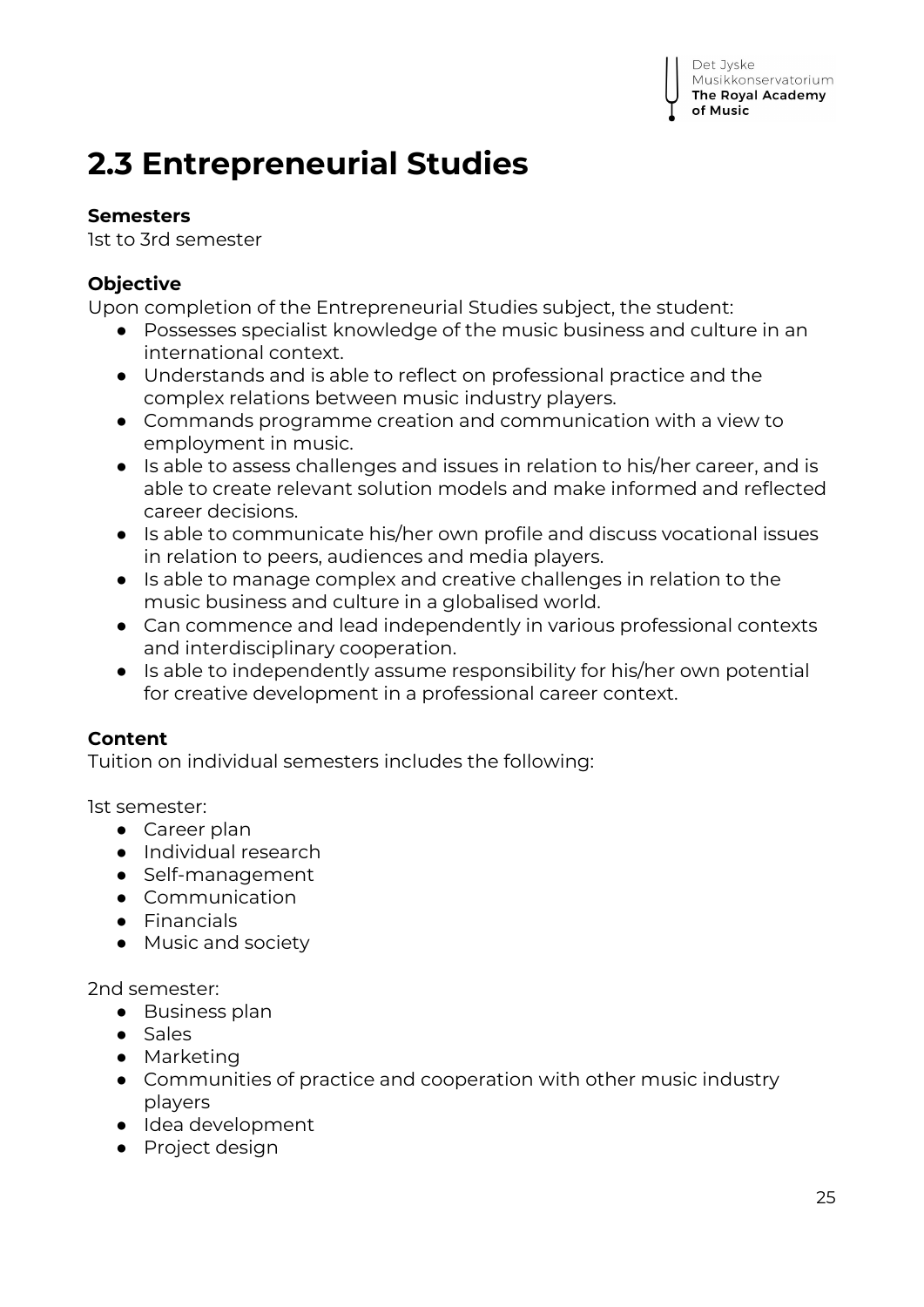

3rd semester:

- Project management
- Individual and group guidance
- Project realisation
- Career plan

#### **Mandatory assignments**

It is a prerequisite for passing each semester that the student hands in an online learning portfolio containing the assignments/works created during the semester.

At the start of the tuition course, the teacher announces which online platform is to be used.

It is a prerequisite for passing the semester that the assignments are handed in and approved by the teacher. Theory and/or method must be related to practice in all assignments.

1st semester: development of a career plan drawing on perspectives from an interview with a business professional selected by the student 2nd semester: development of a project business plan 3rd semester: examination assignment

Scope of written assignments on 1st and 2nd semester: 3 to 5 pages

Tuition and work formats

Class tuition, seminars and individual guidance

### **Scope**

9 ECTS

#### **Evaluation and examination regulations**

Examination format: Oral examination based on the examination assignment Duration: 20 minutes Discussion: 10 minutes Total duration: 30 minutes

The examination assignment must be handed in online and must consist of two parts:

- A well-developed and professional-looking presentation portfolio/website
- A project assignment/learning portfolio. Scope: 5-7 pages or equivalent video material/accessible portfolio content. The assignment must include a reflection on the student's experience with entrepreneurial practice and relate to 2-3 themes from the core subject areas of the disciplines with accompanying literature (theory and/or method).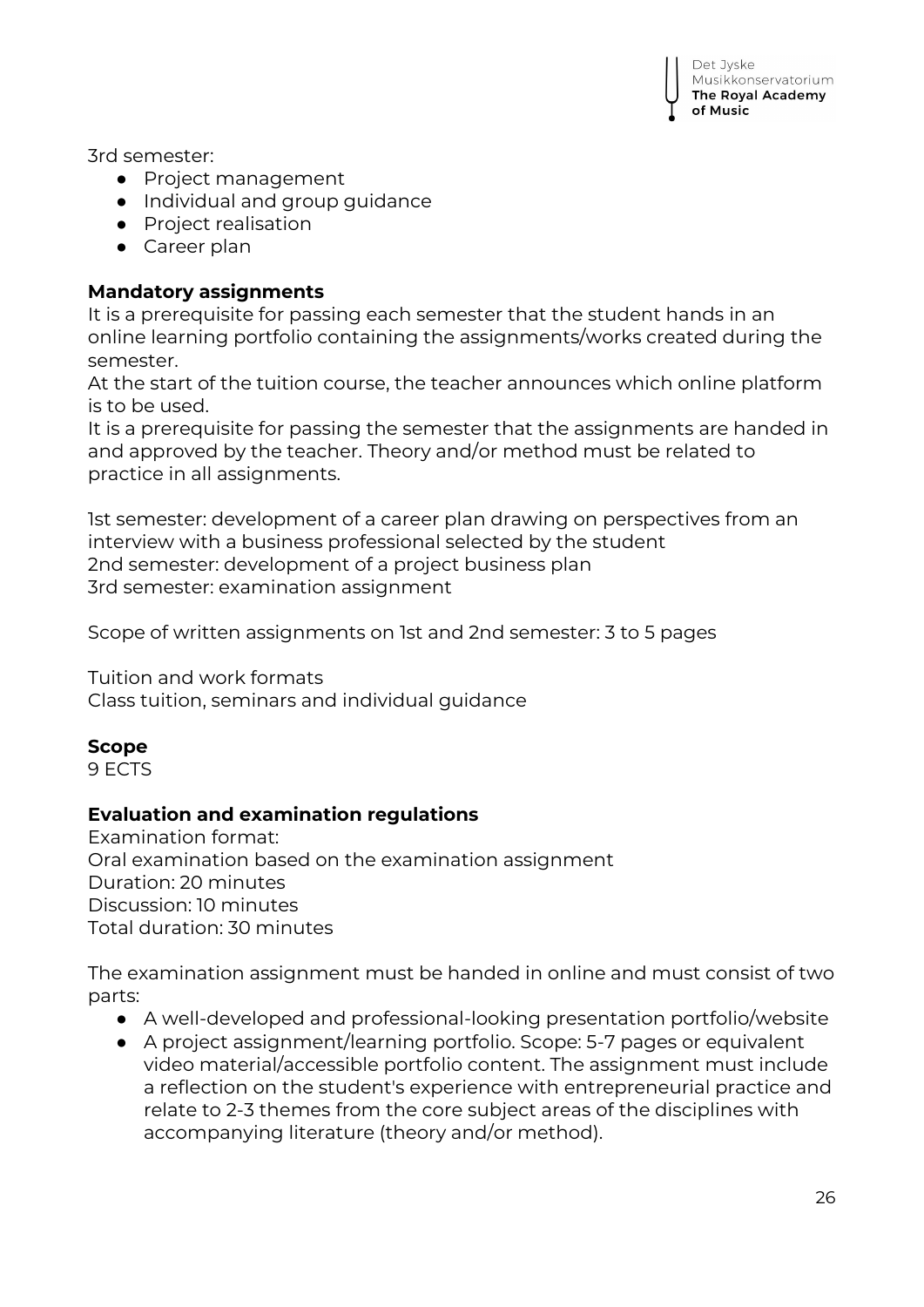

*Marking and evaluation*

Internal marking. Grade.

The assessment must reflect to what extent the objectives of the course have been achieved.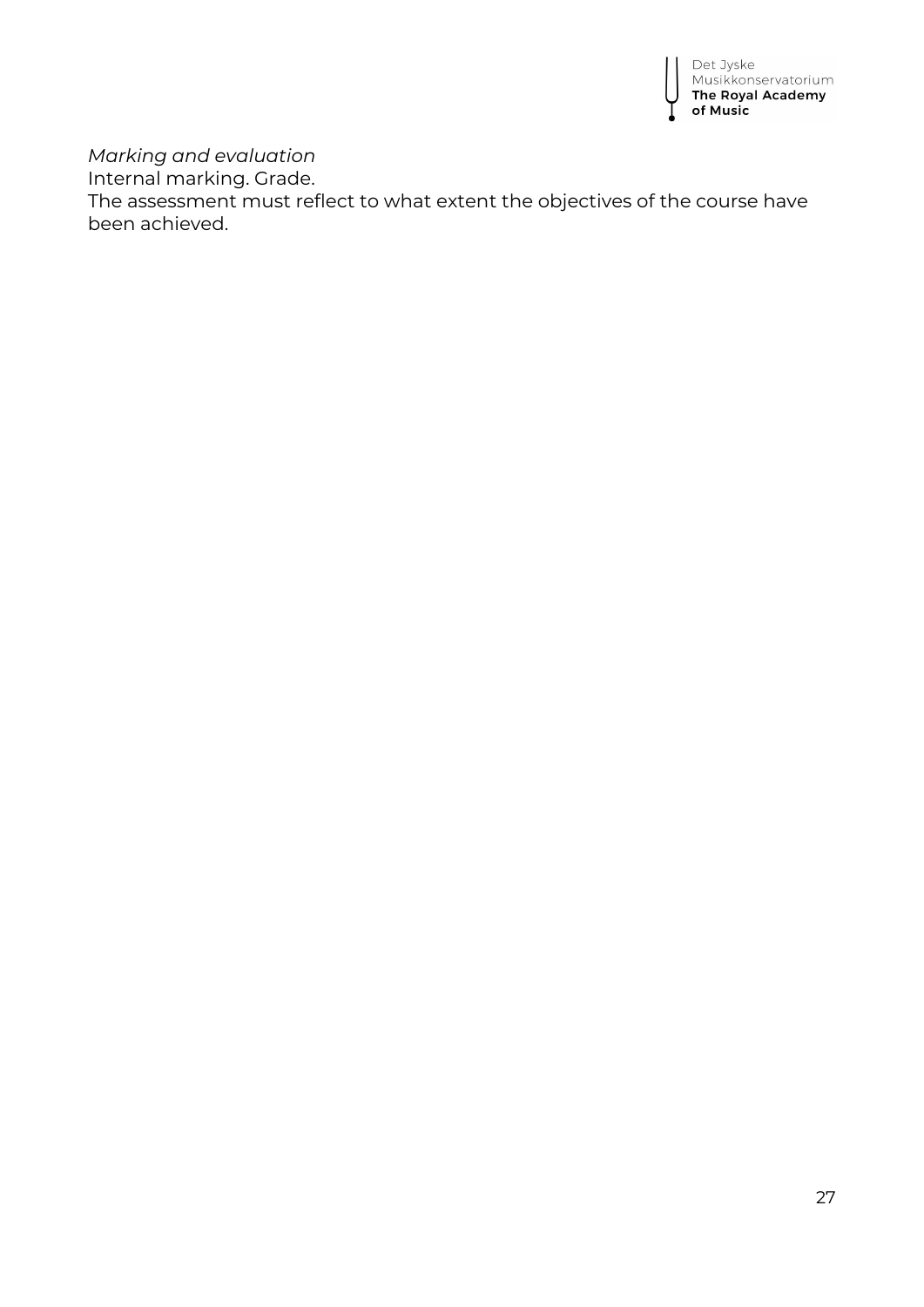# **2.4 Master's Project**

# **Semesters**

3rd to 4th semester

# **Objective**

Upon completion of the master's project, the student:

- Possesses specialist knowledge of practice, methods and theory within the chosen project area.
- Understands and is able to reflect on his/her practice and choice of specialist methods in relation to the project.
- Has mastered relevant methods, tools and forms of expression for creative, performative and/or pedagogical work.
- Is able to identify project relevant knowledge in an independent and critical manner and evaluate, create and choose from project related solution models.
- May communicate and discuss project ideas and results verbally and in writing to both peers and non-specialists.
- Is able to manage complex and creative challenges in relation to project work.
- Is able to independently find relevant cooperation partners and act critically and professionally in vocational and/or cross-disciplinary cooperation.
- Is able to independently assume responsibility for his/her own learning needs and potential for development in relation to project work, and to draft and manage realistic schedules.

# **Content**

The master's project builds upon one or more of the student's major areas but may draw on cross-disciplinary approaches.

The student chooses and defines his/her own project. The project must include the following elements:

- An artistic/performative dimension
- A communicative and/or pedagogical dimension
- A written reflection including job market/music business approaches

# **Scope**

30 ECTS